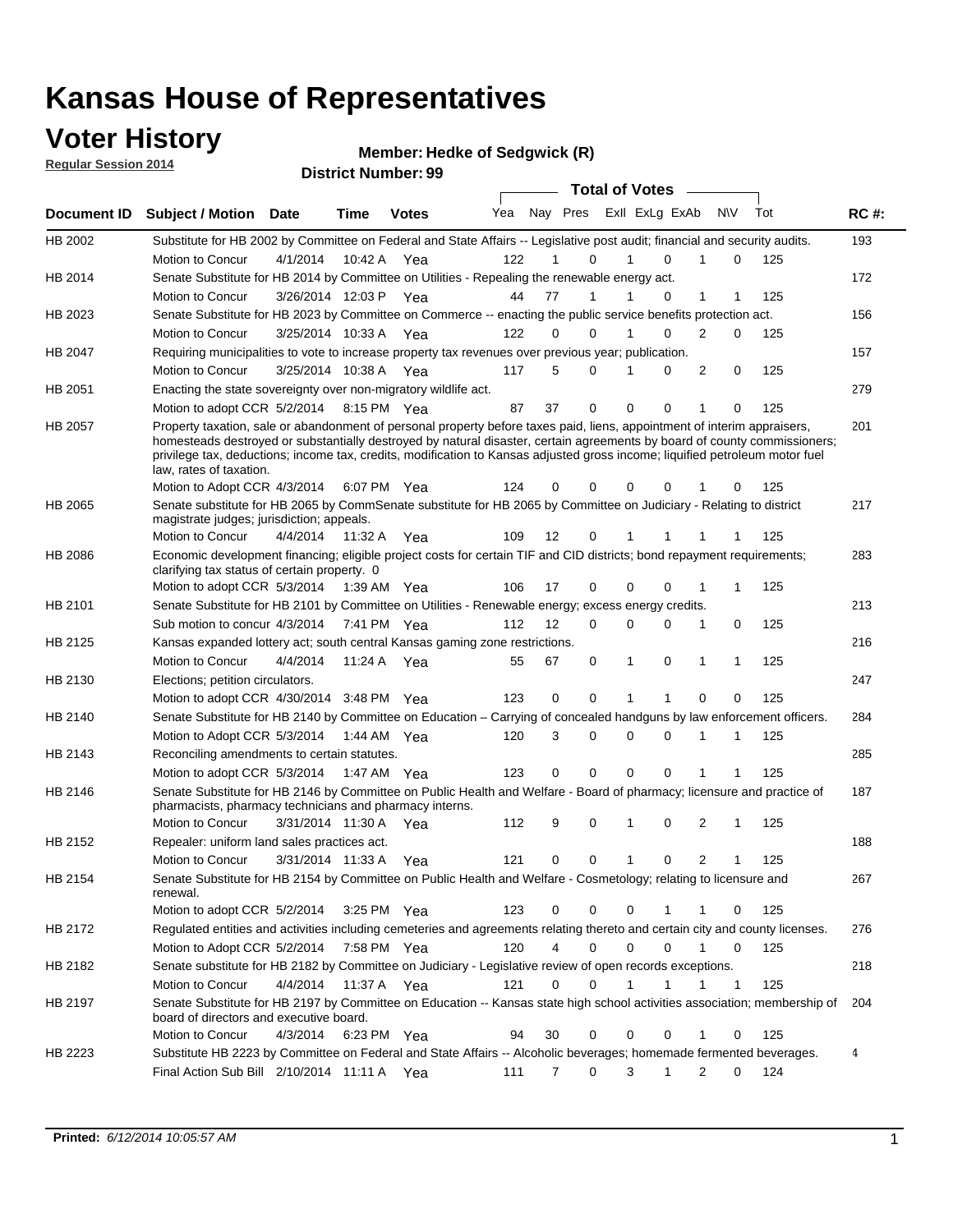### **Voter History**

| <b>VULGE LIBERTY</b><br><b>Regular Session 2014</b> |                                                                                                                                                                                                                                        |          |             | Member: Hedke of Sedgwick (R)<br><b>District Number: 99</b> |     |     |      |                       |                |           |     |             |  |
|-----------------------------------------------------|----------------------------------------------------------------------------------------------------------------------------------------------------------------------------------------------------------------------------------------|----------|-------------|-------------------------------------------------------------|-----|-----|------|-----------------------|----------------|-----------|-----|-------------|--|
|                                                     |                                                                                                                                                                                                                                        |          |             |                                                             |     |     |      | <b>Total of Votes</b> |                |           |     |             |  |
| Document ID                                         | <b>Subject / Motion Date</b>                                                                                                                                                                                                           |          | Time        | <b>Votes</b>                                                | Yea | Nav | Pres |                       | Exll ExLg ExAb | <b>NV</b> | Tot | <b>RC#:</b> |  |
| HB 2223                                             | Substitute for HB 2223 by Committee on Federal and State Affairs—Alcoholic beverages; homemade fermented beverages;<br>microbrewery gallonage expanded; liquor license length of citizenship.                                          |          |             |                                                             |     |     |      |                       |                |           |     | 205         |  |
|                                                     | Motion to Concur                                                                                                                                                                                                                       | 4/3/2014 | 6:27 PM Yea |                                                             | 115 | 9   | - 0  | - 0                   |                |           | 125 |             |  |
| HB 2231                                             | Senate Substitute for Substitute for HB 2231 by Committee on Ways and Means - Appropriations for FY 2014, FY 2015, FY<br>0040. EV 0047 and EV 0040 for resignation and developmental incrementational and address application of the s |          |             |                                                             |     |     |      |                       |                |           |     | 282         |  |

| HB 2231 | Senate Substitute for Substitute for HB 2231 by Committee on Ways and Means - Appropriations for FY 2014, FY 2015, FY<br>2016, FY 2017 and FY 2018 for various state agencies; capital improvement projects; claims against the state.                                                                                                                                                                                                                                                                                                                                                                                                                                                                                                                                                                                                                              |                       |             |           |     |                |             |              |             |                |    |     | 282 |
|---------|---------------------------------------------------------------------------------------------------------------------------------------------------------------------------------------------------------------------------------------------------------------------------------------------------------------------------------------------------------------------------------------------------------------------------------------------------------------------------------------------------------------------------------------------------------------------------------------------------------------------------------------------------------------------------------------------------------------------------------------------------------------------------------------------------------------------------------------------------------------------|-----------------------|-------------|-----------|-----|----------------|-------------|--------------|-------------|----------------|----|-----|-----|
|         | Motion to adopt CCR 5/2/2014                                                                                                                                                                                                                                                                                                                                                                                                                                                                                                                                                                                                                                                                                                                                                                                                                                        |                       | 9:48 PM Yea |           | 70  | 54             | 0           | 0            | 0           | $\mathbf 1$    | 0  | 125 |     |
| HB 2246 | Substitute for HB 2246 by Committee on Commerce, Labor and Economic Development - Peer review for certain licensed<br>technical professions.                                                                                                                                                                                                                                                                                                                                                                                                                                                                                                                                                                                                                                                                                                                        |                       |             |           |     |                |             |              |             |                |    |     | 38  |
|         | EFA Sub Bill                                                                                                                                                                                                                                                                                                                                                                                                                                                                                                                                                                                                                                                                                                                                                                                                                                                        | 2/21/2014 1:34 PM Yea |             |           | 120 | 0              | 0           |              | 0           | 2              |    | 124 |     |
| HB 2246 | Substitute for HB 2246 by Committee on Commerce, Labor and Economic Development - Peer review for certain licensed<br>technical professions.                                                                                                                                                                                                                                                                                                                                                                                                                                                                                                                                                                                                                                                                                                                        |                       |             |           |     |                |             |              |             |                |    |     | 260 |
|         | Motion to Concur                                                                                                                                                                                                                                                                                                                                                                                                                                                                                                                                                                                                                                                                                                                                                                                                                                                    | 5/2/2014              | 11:40 A Yea |           | 124 | 0              | 0           | 0            |             | 0              | 0  | 125 |     |
| HB 2272 | Kansas expanded lottery act; southeast Kansas gaming zone; privilege fee and investment threshold amount reduced.                                                                                                                                                                                                                                                                                                                                                                                                                                                                                                                                                                                                                                                                                                                                                   |                       |             |           |     |                |             |              |             |                |    |     | 200 |
|         | Motion to Concur                                                                                                                                                                                                                                                                                                                                                                                                                                                                                                                                                                                                                                                                                                                                                                                                                                                    | 4/2/2014              | 4:18 PM Yea |           | 84  | 36             | 0           | 0            | $\mathbf 0$ |                | 4  | 125 |     |
| HB 2296 | Campaign finance; permitted uses of campaign funds; increased exemption amount for certain candidates; contributor<br>information; lobbyist filings.                                                                                                                                                                                                                                                                                                                                                                                                                                                                                                                                                                                                                                                                                                                |                       |             |           |     |                |             |              |             |                |    |     | 248 |
|         | Motion to adopt CCR 4/30/2014 3:53 PM Yea                                                                                                                                                                                                                                                                                                                                                                                                                                                                                                                                                                                                                                                                                                                                                                                                                           |                       |             |           | 119 |                | 0           |              |             | 0              | 0  | 125 |     |
| HB 2296 | Campaign finance; permitted uses of campaign funds; increased exemption amount for certain candidates; contributor<br>information; lobbyist filings.                                                                                                                                                                                                                                                                                                                                                                                                                                                                                                                                                                                                                                                                                                                |                       |             |           |     |                |             |              |             |                |    |     | 287 |
|         | Motion to Override<br>Veto                                                                                                                                                                                                                                                                                                                                                                                                                                                                                                                                                                                                                                                                                                                                                                                                                                          | 5/30/2014 10:24 A     |             | <b>NV</b> | 96  | 5              | 0           | $\mathbf 0$  | $\mathbf 0$ | 0              | 24 | 125 |     |
| HB 2298 | Senate Sub for HB 2298 by Committee on Judiciary - Uniform controlled substances act. Senate Sub for HB 2298 by<br>Committee on Judiciary - Uniform controlled substances act.                                                                                                                                                                                                                                                                                                                                                                                                                                                                                                                                                                                                                                                                                      |                       |             |           |     |                |             |              |             |                |    |     | 209 |
|         | Motion to Concur                                                                                                                                                                                                                                                                                                                                                                                                                                                                                                                                                                                                                                                                                                                                                                                                                                                    | 4/3/2014              | 6:40 PM Yea |           | 123 |                | 0           | $\mathbf 0$  | $\mathbf 0$ | 1              | 0  | 125 |     |
| HB 2303 | Relating to driver's license fees; driving under the influence equipment fund.                                                                                                                                                                                                                                                                                                                                                                                                                                                                                                                                                                                                                                                                                                                                                                                      |                       |             |           |     |                |             |              |             |                |    |     | 1   |
|         | Motion to adopt CCR 1/22/2014 11:45 A Yea                                                                                                                                                                                                                                                                                                                                                                                                                                                                                                                                                                                                                                                                                                                                                                                                                           |                       |             |           | 109 | 11             | $\mathbf 0$ | 1            | $\mathbf 0$ | 4              | 0  | 125 |     |
| HB 2312 | Local governments; investment of idle funds; changes.                                                                                                                                                                                                                                                                                                                                                                                                                                                                                                                                                                                                                                                                                                                                                                                                               |                       |             |           |     |                |             |              |             |                |    |     | 253 |
|         | Motion to Concur                                                                                                                                                                                                                                                                                                                                                                                                                                                                                                                                                                                                                                                                                                                                                                                                                                                    | 5/1/2014              | 4:31 PM Yea |           | 123 | $\overline{2}$ | $\Omega$    | $\mathbf 0$  | $\mathbf 0$ | 0              | 0  | 125 |     |
| HB 2338 | Substitute for HB 2338 by Committee on Ways and Means - Judicial branch; supplemental appropriation for fiscal year 2015,<br>judiciary operations; increasing various docket fees and creating new docket fees; annually, allowing the allocation of a budget<br>for each judicial district court operations, chief judge would have the authority to expend funds as necessary to carry out the<br>functions of such district if such chief judge elected to do so, including establishing what court personnel are necessary and<br>their compensation; district court judges in judicial district elect chief judge and court of appeals judges elect chief judge of the<br>court of appeals; district judge and district magistrate judge vacancies; statutory authority for longevity bonus for judicial<br>branch employees repealed; nonseverability clause. |                       |             |           |     |                |             |              |             |                |    |     | 229 |
|         | Motion to Adopt CCR 4/4/2014 7:17 PM Yea                                                                                                                                                                                                                                                                                                                                                                                                                                                                                                                                                                                                                                                                                                                                                                                                                            |                       |             |           | 66  | 57             | 0           | 0            | $\Omega$    | 2              | 0  | 125 |     |
| HB 2378 | Senate Substitute for HB 2378 by Committee on Assessment and Taxation - Providing sales tax exemption for sales of certain 189<br>machinery and equipment used for surface mining activities.                                                                                                                                                                                                                                                                                                                                                                                                                                                                                                                                                                                                                                                                       |                       |             |           |     |                |             |              |             |                |    |     |     |
|         | Motion to Concur                                                                                                                                                                                                                                                                                                                                                                                                                                                                                                                                                                                                                                                                                                                                                                                                                                                    | 3/31/2014 11:35 A     |             | Yea       | 117 | 4              | 0           |              | $\Omega$    | 2              |    | 125 |     |
| HB 2389 | Senate Substitute for HB 2389 by Committee on Judiciary - Crimes and criminal procedure; mistreatment of a dependent adult 277<br>or an elder person; RICO; warrants; discharge of certain persons; appeals.                                                                                                                                                                                                                                                                                                                                                                                                                                                                                                                                                                                                                                                        |                       |             |           |     |                |             | 0            |             |                |    |     |     |
|         | Motion to Adopt CCR 5/2/2014                                                                                                                                                                                                                                                                                                                                                                                                                                                                                                                                                                                                                                                                                                                                                                                                                                        |                       | 8:05 PM Yea |           | 123 | 1              | 0           |              | 0           | 1              | 0  | 125 |     |
| HB 2398 | Relating to the Kansas revised limited liability company act.                                                                                                                                                                                                                                                                                                                                                                                                                                                                                                                                                                                                                                                                                                                                                                                                       |                       |             |           |     |                |             |              |             |                |    |     | 28  |
|         | <b>Final Action</b><br>Amended                                                                                                                                                                                                                                                                                                                                                                                                                                                                                                                                                                                                                                                                                                                                                                                                                                      | 2/21/2014 11:13 A Yea |             |           | 120 | 1              | $\mathbf 0$ | 1            | $\mathbf 0$ | $\overline{2}$ | 0  | 124 |     |
| HB 2402 | National day of the cowboy.                                                                                                                                                                                                                                                                                                                                                                                                                                                                                                                                                                                                                                                                                                                                                                                                                                         |                       |             |           |     |                |             |              |             |                |    |     | 163 |
|         | <b>Final Action</b>                                                                                                                                                                                                                                                                                                                                                                                                                                                                                                                                                                                                                                                                                                                                                                                                                                                 | 3/26/2014 10:55 A     |             | Yea       | 116 | 7              | 0           | $\mathbf{1}$ | 0           | 1              | 0  | 125 |     |
| HB 2417 | Expansion of rural opportunity zones.                                                                                                                                                                                                                                                                                                                                                                                                                                                                                                                                                                                                                                                                                                                                                                                                                               |                       |             |           |     |                |             |              |             |                |    |     | 61  |
|         | <b>Final Action</b><br>Amended                                                                                                                                                                                                                                                                                                                                                                                                                                                                                                                                                                                                                                                                                                                                                                                                                                      | 2/27/2014 10:16 A     |             | Yea       | 104 | 19             | 0           | $\mathbf 0$  | 0           | $\mathbf{1}$   | 0  | 124 |     |
| HB 2418 | Adult care home licensure act; removal of outdated rule and regulation reference.                                                                                                                                                                                                                                                                                                                                                                                                                                                                                                                                                                                                                                                                                                                                                                                   |                       |             |           |     |                |             |              |             |                |    |     | 6   |
|         | <b>Final Action</b>                                                                                                                                                                                                                                                                                                                                                                                                                                                                                                                                                                                                                                                                                                                                                                                                                                                 | 2/12/2014 11:20 A Yea |             |           | 121 | 0              | 0           | $\mathbf{1}$ | 0           | $\overline{2}$ | 0  | 124 |     |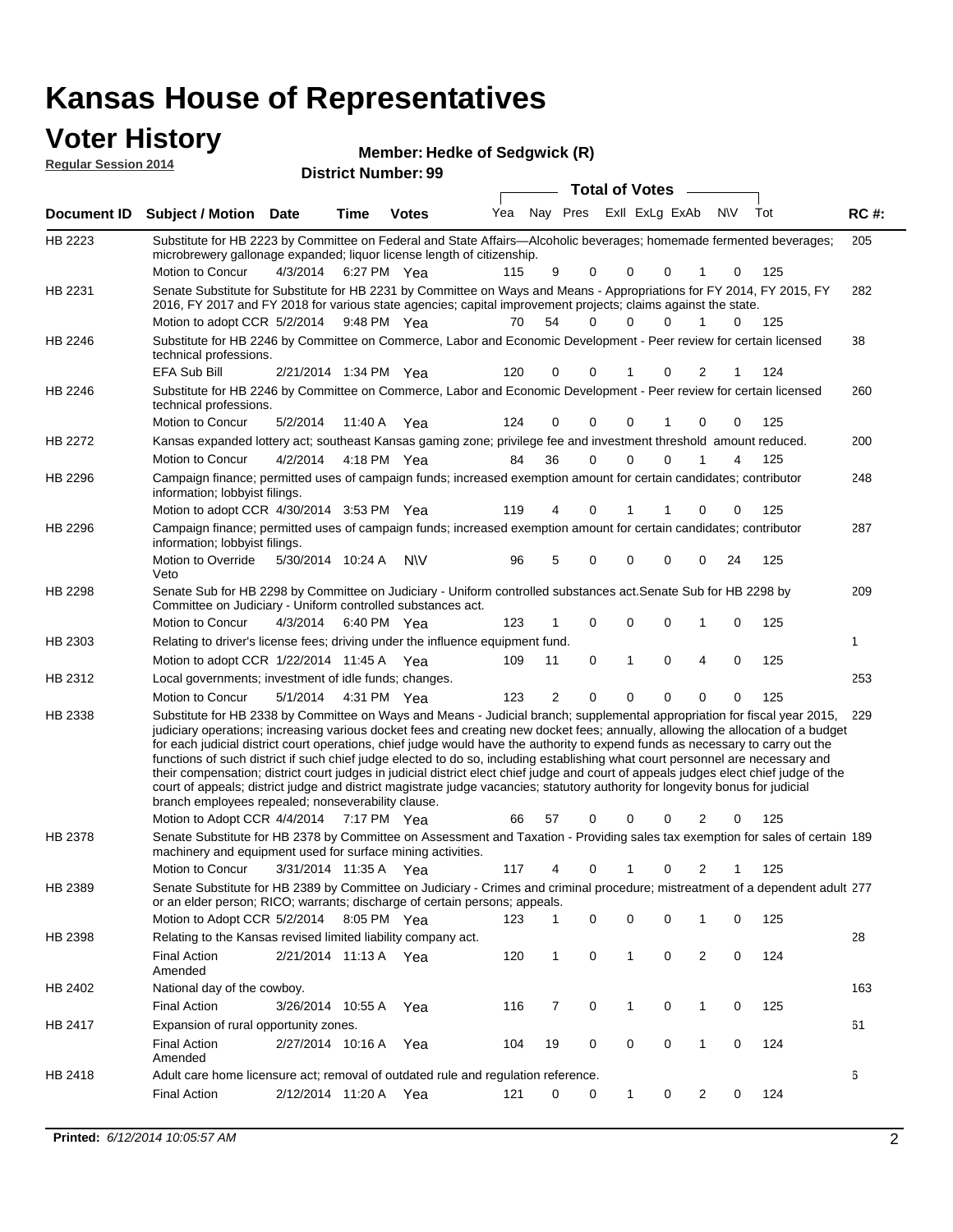## **Voter History**

**Regular Session 2014**

#### **Member: Hedke of Sedgwick (R)**

|                    |                                                                                                                                                                                                                                                                                                                                                      |                       |             | <b>DISTRICT MAILINGL. 39</b> |     |                |          | <b>Total of Votes</b> |                         | $\sim$                  |                |     |                |
|--------------------|------------------------------------------------------------------------------------------------------------------------------------------------------------------------------------------------------------------------------------------------------------------------------------------------------------------------------------------------------|-----------------------|-------------|------------------------------|-----|----------------|----------|-----------------------|-------------------------|-------------------------|----------------|-----|----------------|
| <b>Document ID</b> | <b>Subject / Motion Date</b>                                                                                                                                                                                                                                                                                                                         |                       | Time        | <b>Votes</b>                 | Yea |                |          |                       | Nay Pres Exll ExLg ExAb |                         | <b>NV</b>      | Tot | <b>RC#:</b>    |
| HB 2418            | Kansas department for aging and disability services; adult care homes                                                                                                                                                                                                                                                                                |                       |             |                              |     |                |          |                       |                         |                         |                |     | 221            |
|                    | <b>Motion to Concur</b>                                                                                                                                                                                                                                                                                                                              | 4/4/2014              | 11:49 A     | Yea                          | 122 | 0              | 0        | 1                     | 1                       | 1                       | $\mathbf 0$    | 125 |                |
| HB 2419            | City annexation; fire district territory; detachment.                                                                                                                                                                                                                                                                                                |                       |             |                              |     |                |          |                       |                         |                         |                |     | 120            |
|                    | <b>Final Action</b>                                                                                                                                                                                                                                                                                                                                  | 3/17/2014 11:19 A Yea |             |                              | 122 | 0              | 0        | $\mathbf 0$           | 0                       | $\overline{2}$          | 1              | 125 |                |
| HB 2419            | City annexation; fire district territory; detachment.                                                                                                                                                                                                                                                                                                |                       |             |                              |     |                |          |                       |                         |                         |                |     | 196            |
|                    | Motion to Concur                                                                                                                                                                                                                                                                                                                                     | 4/2/2014              | 10:32 A Yea |                              | 122 | 0              | 0        | $\mathbf 0$           | 0                       | $\overline{2}$          | $\mathbf{1}$   | 125 |                |
| HB 2420            | School crossing guards.                                                                                                                                                                                                                                                                                                                              |                       |             |                              |     |                |          |                       |                         |                         |                |     | 5              |
|                    | <b>Final Action</b><br>Amended                                                                                                                                                                                                                                                                                                                       | 2/10/2014 11:12 A     |             | Yea                          | 118 | 0              | 0        | 3                     | 1                       | $\overline{2}$          | 0              | 124 |                |
| HB 2420            | School crossing guards.                                                                                                                                                                                                                                                                                                                              |                       |             |                              |     |                |          |                       |                         |                         |                |     | 197            |
|                    | <b>Motion to Concur</b>                                                                                                                                                                                                                                                                                                                              | 4/2/2014              | 10:34 A     | Yea                          | 123 | 0              | 0        | 0                     | 0                       | 2                       | 0              | 125 |                |
| HB 2422            | Defining watercraft for purposes of taxation.                                                                                                                                                                                                                                                                                                        |                       |             |                              |     |                |          |                       |                         |                         |                |     | 14             |
|                    | <b>Final Action</b><br>Amended                                                                                                                                                                                                                                                                                                                       | 2/14/2014 11:13 A     |             | Yea                          | 118 | 0              | 0        | 2                     | 0                       | 4                       | $\mathbf 0$    | 124 |                |
| HB 2424            | Robert G. (Bob) Bethell interchange.                                                                                                                                                                                                                                                                                                                 |                       |             |                              |     |                |          |                       |                         |                         |                |     | 85             |
|                    | <b>EFA Sub Bill</b>                                                                                                                                                                                                                                                                                                                                  | 2/27/2014 4:03 PM Yea |             |                              | 119 | 4              | 0        | 0                     | 0                       | 1                       | 0              | 124 |                |
| HB 2424            | Substitute for HB 2424 by Committee on Transportation - Designating the Robert G. (Bob) Bethell interchange; the SGT David 190<br>Enzbrenner memorial highway; t the Pack S Clair highway; the ancient Indian traders trail; the Harper county veterans<br>memorial highway; the Bonnie Huy memorial highway; the Bonnie Sharp memorial interchange. |                       |             |                              |     |                |          |                       |                         |                         |                |     |                |
|                    | Motion to Concur                                                                                                                                                                                                                                                                                                                                     | 3/31/2014 11:37 A Yea |             |                              | 117 | 3              | $\Omega$ | 1                     | 0                       | 2                       | $\overline{2}$ | 125 |                |
| HB 2429            | Making the water conservation program part of and supplemental to the Kansas water appropriation act.                                                                                                                                                                                                                                                |                       |             |                              |     |                |          |                       |                         |                         |                |     | $\overline{7}$ |
|                    | <b>Final Action</b><br>Amended                                                                                                                                                                                                                                                                                                                       | 2/12/2014 11:22 A Yea |             |                              | 121 | $\Omega$       | $\Omega$ | 1                     | 0                       | $\overline{2}$          | $\mathbf 0$    | 124 |                |
| HB 2430            | Promoting employment across Kansas act; benefits.                                                                                                                                                                                                                                                                                                    |                       |             |                              |     |                |          |                       |                         |                         |                |     | 90             |
|                    | <b>EFA Sub Bill</b>                                                                                                                                                                                                                                                                                                                                  | 2/27/2014 4:08 PM Yea |             |                              | 110 | 13             | 0        | $\mathbf 0$           | 0                       |                         | $\mathbf 0$    | 124 |                |
| HB 2430            | Substitute for HB 2430 by Committee on Commerce, Labor and Economic Development - Promoting employment across<br>Kansas act; benefits.                                                                                                                                                                                                               |                       |             |                              |     |                |          |                       |                         |                         |                |     | 278            |
|                    | Motion to adopt CCR 5/2/2014                                                                                                                                                                                                                                                                                                                         |                       | 8:09 PM Yea |                              | 114 | 10             | 0        | 0                     | 0                       | 1                       | $\mathbf 0$    | 125 |                |
| HB 2433            | Relating to the Kansas uniform securities act.                                                                                                                                                                                                                                                                                                       |                       |             |                              |     |                |          |                       |                         |                         |                |     | 62             |
|                    | <b>Final Action</b><br>Amended                                                                                                                                                                                                                                                                                                                       | 2/27/2014 10:17 A Yea |             |                              | 123 | 0              | 0        | 0                     | 0                       | 1                       | $\mathbf 0$    | 124 |                |
| HB 2433            | Relating to the Kansas uniform securities act.                                                                                                                                                                                                                                                                                                       |                       |             |                              |     |                |          |                       |                         |                         |                |     | 243            |
|                    | Motion to adopt CCR 4/30/2014 3:27 PM Yea                                                                                                                                                                                                                                                                                                            |                       |             |                              | 123 | $\Omega$       | $\Omega$ | 1                     | 1                       | $\Omega$                | 0              | 125 |                |
| HB 2436            | Substitute for HB 2436 by Committee on Vision 2020 - Boards of cosmetology and barbering; agreements on inspectors of<br>dual-licensed facilities.                                                                                                                                                                                                   |                       |             |                              |     |                |          |                       |                         |                         |                |     | 19             |
|                    | Final Action Sub Bill 2/19/2014 11:32 A                                                                                                                                                                                                                                                                                                              |                       |             | Yea                          | 122 |                | 0        | U                     | O                       | 2                       | 0              | 124 |                |
| HB 2436            | Substitute for HB 2436 by Committee on Vision 2020 - Boards of cosmetology and barbering; agreements on inspectors of<br>dual-licensed facilities.                                                                                                                                                                                                   |                       |             |                              |     |                |          |                       |                         |                         |                |     | 206            |
|                    | <b>Motion to Concur</b>                                                                                                                                                                                                                                                                                                                              | 4/3/2014              | 6:30 PM Yea |                              | 117 | $\overline{7}$ | 0        | 0                     | 0                       | 1                       | 0              | 125 |                |
| HB 2440            | Emerging industry investment act; treatment of certain bioscience companies.                                                                                                                                                                                                                                                                         |                       |             |                              |     |                |          |                       |                         |                         |                |     | 39             |
|                    | <b>Emergency Final</b><br>Action                                                                                                                                                                                                                                                                                                                     | 2/21/2014 1:36 PM Yea |             |                              | 116 | 4              | 0        | $\mathbf{1}$          | 0                       | $\overline{2}$          | 1              | 124 |                |
| HB 2442            | Escalating penalties for repeat felony evade and elude cases.                                                                                                                                                                                                                                                                                        |                       |             |                              |     |                |          |                       |                         |                         |                |     | 107            |
|                    | <b>EFA Sub Bill</b>                                                                                                                                                                                                                                                                                                                                  | 2/27/2014 4:32 PM Yea |             |                              | 111 | 12             | 0        | 0                     | 0                       | $\mathbf{1}$            | 0              | 124 |                |
| HB 2444            | Spendthrift trusts.                                                                                                                                                                                                                                                                                                                                  |                       |             |                              |     |                |          |                       |                         |                         |                |     | 36             |
|                    | <b>Emergency Final</b><br><b>Action Amend</b>                                                                                                                                                                                                                                                                                                        | 2/21/2014 1:32 PM Yea |             |                              | 120 | 0              | 0        | $\mathbf{1}$          | 0                       | $\overline{\mathbf{c}}$ | 1              | 124 |                |
| HB 2444            | Spendthrift trusts.                                                                                                                                                                                                                                                                                                                                  |                       |             |                              |     |                |          |                       |                         |                         |                |     | 198            |
|                    | Motion to Concur                                                                                                                                                                                                                                                                                                                                     | 4/2/2014              | 10:37 A     | Yea                          | 123 | 0              | 0        | 0                     | 0                       | $\overline{2}$          | 0              | 125 |                |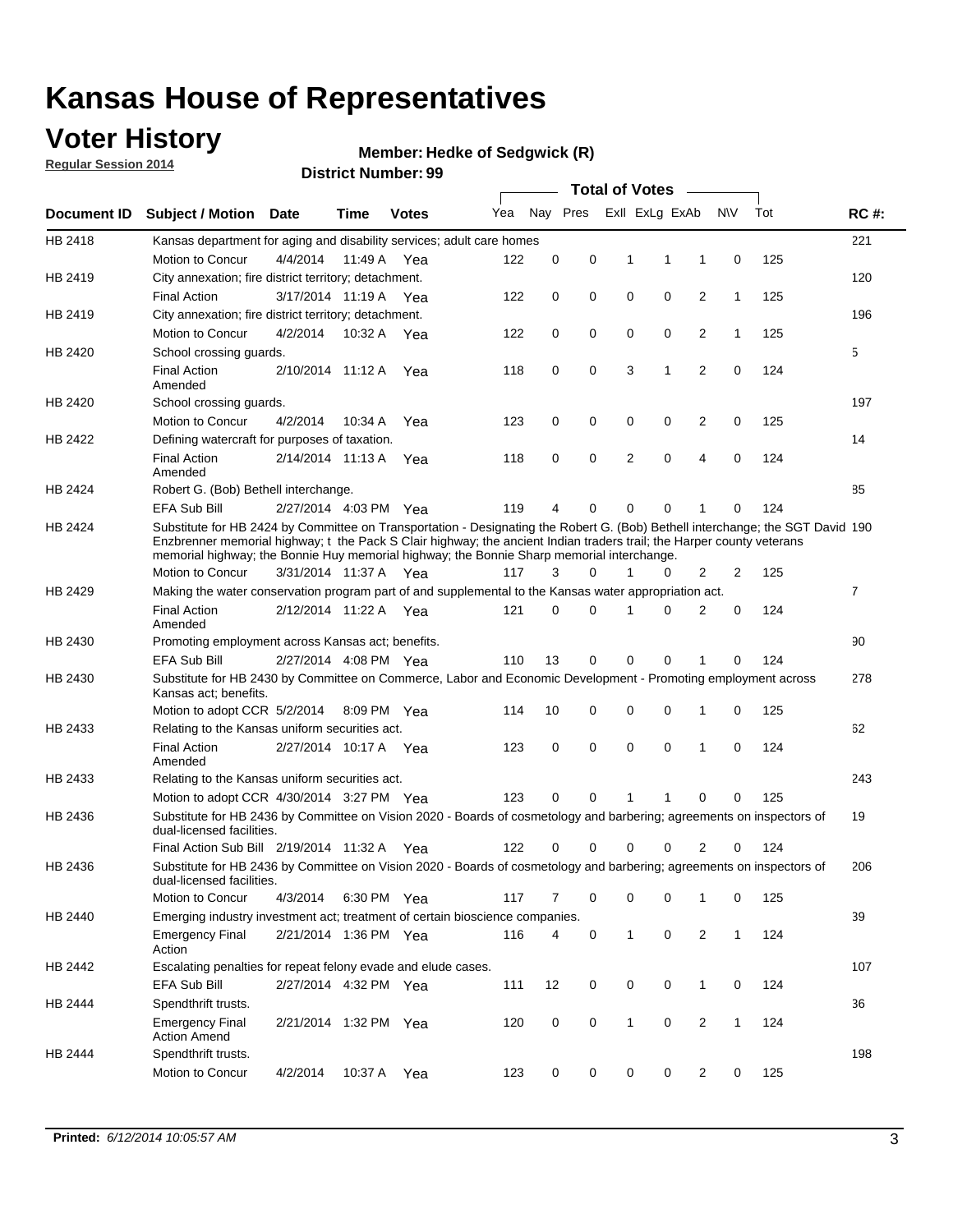#### **Voter History Regular Session 2014**

| <b>District Number: 99</b> |  |
|----------------------------|--|
|                            |  |

|         |                                                                                                                                                                                                                                                                                                                                 |                       |      |              |     |    |             | <b>Total of Votes</b> |             |                |             |     |             |
|---------|---------------------------------------------------------------------------------------------------------------------------------------------------------------------------------------------------------------------------------------------------------------------------------------------------------------------------------|-----------------------|------|--------------|-----|----|-------------|-----------------------|-------------|----------------|-------------|-----|-------------|
|         | Document ID Subject / Motion Date                                                                                                                                                                                                                                                                                               |                       | Time | <b>Votes</b> | Yea |    | Nay Pres    | Exll ExLg ExAb        |             |                | N\V         | Tot | <b>RC#:</b> |
| HB 2445 | Allowing for criminal discovery materials to be provided to defendant or defendant's counsel.                                                                                                                                                                                                                                   |                       |      |              |     |    |             |                       |             |                |             |     | 63          |
|         | <b>Final Action</b><br>Amended                                                                                                                                                                                                                                                                                                  | 2/27/2014 10:19 A Yea |      |              | 123 | 0  | 0           | 0                     | 0           | 1              | 0           | 124 |             |
| HB 2446 | District courts; court trustee operations fund. judicial process; concerning sentencing dispositions, probation and postrelease<br>supervision; concerning expungement of driving under the influence and criminal refusal convictions; concerning trials,<br>conduct of jury after case is submitted.                          |                       |      |              |     |    |             |                       |             |                |             |     | 8           |
|         | <b>Final Action</b>                                                                                                                                                                                                                                                                                                             | 2/12/2014 11:23 A Yea |      |              | 121 | 0  | 0           |                       | 0           | 2              | 0           | 124 |             |
| HB 2446 | Senate Substitute for HB 2446 by Committee on Judiciary - Courts; allocating moneys from driver's license fees to judicial<br>branch nonjudicial salary adjustment fund; allowing chief justice to authorize expenditures from court trustee operations fund in<br>certain judicial districts; time limits for court decisions. |                       |      |              |     |    |             |                       |             |                |             |     | 239         |
|         | Motion to adopt CCR 4/30/2014 3:01 PM Yea                                                                                                                                                                                                                                                                                       |                       |      |              | 121 | 2  | 0           | $\mathbf 1$           |             | 0              | 0           | 125 |             |
| HB 2447 | Real property; trespass and liability.                                                                                                                                                                                                                                                                                          |                       |      |              |     |    |             |                       |             |                |             |     | 29          |
|         | <b>Final Action</b><br>Amended                                                                                                                                                                                                                                                                                                  | 2/21/2014 11:14 A Yea |      |              | 119 | 2  | $\mathbf 0$ | $\overline{1}$        | $\mathbf 0$ | 2              | 0           | 124 |             |
| HB 2447 | Real property; trespass and liability.                                                                                                                                                                                                                                                                                          |                       |      |              |     |    |             |                       |             |                |             |     | 202         |
|         | Motion to Adopt CCR 4/3/2014                                                                                                                                                                                                                                                                                                    |                       |      | 6:10 PM Yea  | 122 | 2  | 0           | $\mathbf 0$           | 0           | 1              | 0           | 125 |             |
| HB 2448 | Interference with judicial process.                                                                                                                                                                                                                                                                                             |                       |      |              |     |    |             |                       |             |                |             |     | 30          |
|         | <b>Final Action</b>                                                                                                                                                                                                                                                                                                             | 2/21/2014 11:16 A Yea |      |              | 121 | 0  | 0           | 1                     | 0           | $\overline{2}$ | 0           | 124 |             |
| HB 2448 | Senate Substitute for HB 2448 by Committee on Judiciary - Updating provisions relating to the Kansas bureau of<br>investigation's DNA database; amending the crime of interference with                                                                                                                                         |                       |      |              |     |    |             |                       |             |                |             |     | 240         |
|         | Motion to adopt CCR 4/30/2014 3:10 PM Yea                                                                                                                                                                                                                                                                                       |                       |      |              | 116 | 7  | 0           | 1                     | 1           | 0              | 0           | 125 |             |
| HB 2451 | Electric utilities; creating the electric highway fee.                                                                                                                                                                                                                                                                          |                       |      |              |     |    |             |                       |             |                |             |     | 96          |
|         | <b>EFA Sub Bill</b>                                                                                                                                                                                                                                                                                                             | 2/27/2014 4:18 PM Yea |      |              | 64  | 59 | 0           | $\mathbf 0$           | 0           | 1              | 0           | 124 |             |
| HB 2451 | Substitute for HB 2451 by Committee on Transportation - Increasing registration fees for electric vehicles.                                                                                                                                                                                                                     |                       |      |              |     |    |             |                       |             |                |             |     | 207         |
|         | Motion to Concur                                                                                                                                                                                                                                                                                                                | 4/3/2014              |      | 6:34 PM Yea  | 94  | 30 | 0           | $\Omega$              | 0           |                | 0           | 125 |             |
| HB 2452 | Substitute for HB 2452 by Committee on Transportation - Distinctive license plates; donate life, disabled veterans, rotary<br>international, Kansas horse council.                                                                                                                                                              |                       |      |              |     |    |             |                       |             |                |             |     | 41          |
|         | <b>EFA Sub Bill</b>                                                                                                                                                                                                                                                                                                             | 2/21/2014 1:39 PM Yea |      |              | 120 | 0  | 0           |                       | 0           | 2              | 1           | 124 |             |
| HB 2452 | Substitute for HB 2452 by Committee on Transportation - Distinctive license plates; donate life, disabled veterans, rotary<br>international, Kansas horse council, motorcycles.                                                                                                                                                 |                       |      |              |     |    |             |                       |             |                |             |     | 208         |
|         | Motion to Concur                                                                                                                                                                                                                                                                                                                | 4/3/2014              |      | 6:37 PM Yea  | 123 | 1  | 0           | $\mathbf 0$           | 0           | 1              | 0           | 125 |             |
| HB 2453 | Protecting religious freedom regarding marriage.                                                                                                                                                                                                                                                                                |                       |      |              |     |    |             |                       |             |                |             |     | 9           |
|         | <b>Final Action</b><br>Amended                                                                                                                                                                                                                                                                                                  | 2/12/2014 11:28 A Yea |      |              | 72  | 49 | 0           | 1                     | $\Omega$    | $\overline{2}$ | 0           | 124 |             |
| HB 2455 | Property tax exemption for certain utility systems located on military installation.                                                                                                                                                                                                                                            |                       |      |              |     |    |             |                       |             |                |             |     | 108         |
|         | <b>Emergency Final</b><br><b>Action Amend</b>                                                                                                                                                                                                                                                                                   | 3/6/2014              |      | 11:23 A Yea  | 119 | 1  | 0           | 2                     | 1           | 2              | 0           | 125 |             |
| HB 2456 | Property taxation; defining commercial and industrial machinery and equipment; motor vehicles, members of military service<br>and active guard and reservists.                                                                                                                                                                  |                       |      |              |     |    |             |                       |             |                |             |     | 49          |
|         | <b>Final Action</b><br>Amended                                                                                                                                                                                                                                                                                                  | 2/26/2014 11:32 A Yea |      |              | 100 | 23 | 0           | 0                     | 0           | 1              | 0           | 124 |             |
| HB 2463 | Creating civil liability for acts of terrorism; forfeiture of property related to violations of certain criminal acts.                                                                                                                                                                                                          |                       |      |              |     |    |             |                       |             |                |             |     | 50          |
|         | <b>Final Action</b><br>Amended                                                                                                                                                                                                                                                                                                  | 2/26/2014 11:33 A Yea |      |              | 123 | 0  | 0           | 0                     | 0           | $\mathbf{1}$   | $\mathbf 0$ | 124 |             |
| HB 2463 | Creating civil liability for acts of terrorism; forfeiture of property related to violations of certain criminal acts.                                                                                                                                                                                                          |                       |      |              |     |    |             |                       |             |                |             |     | 194         |
|         | Motion to Concur                                                                                                                                                                                                                                                                                                                | 4/1/2014              |      | 10:46 A Yea  | 123 | 0  | 0           | 1                     | 0           | 1              | 0           | 125 |             |
| HB 2464 | Allowing banks, trust companies and savings and loans to claim the expensing deduction for privilege tax filers under the<br>Kansas income tax act.                                                                                                                                                                             |                       |      |              |     |    |             |                       |             |                |             |     | 15          |
|         | <b>Final Action</b><br>Amended                                                                                                                                                                                                                                                                                                  | 2/14/2014 11:14 A Yea |      |              | 118 | 0  | 0           | 2                     | 0           | 4              | 0           | 124 |             |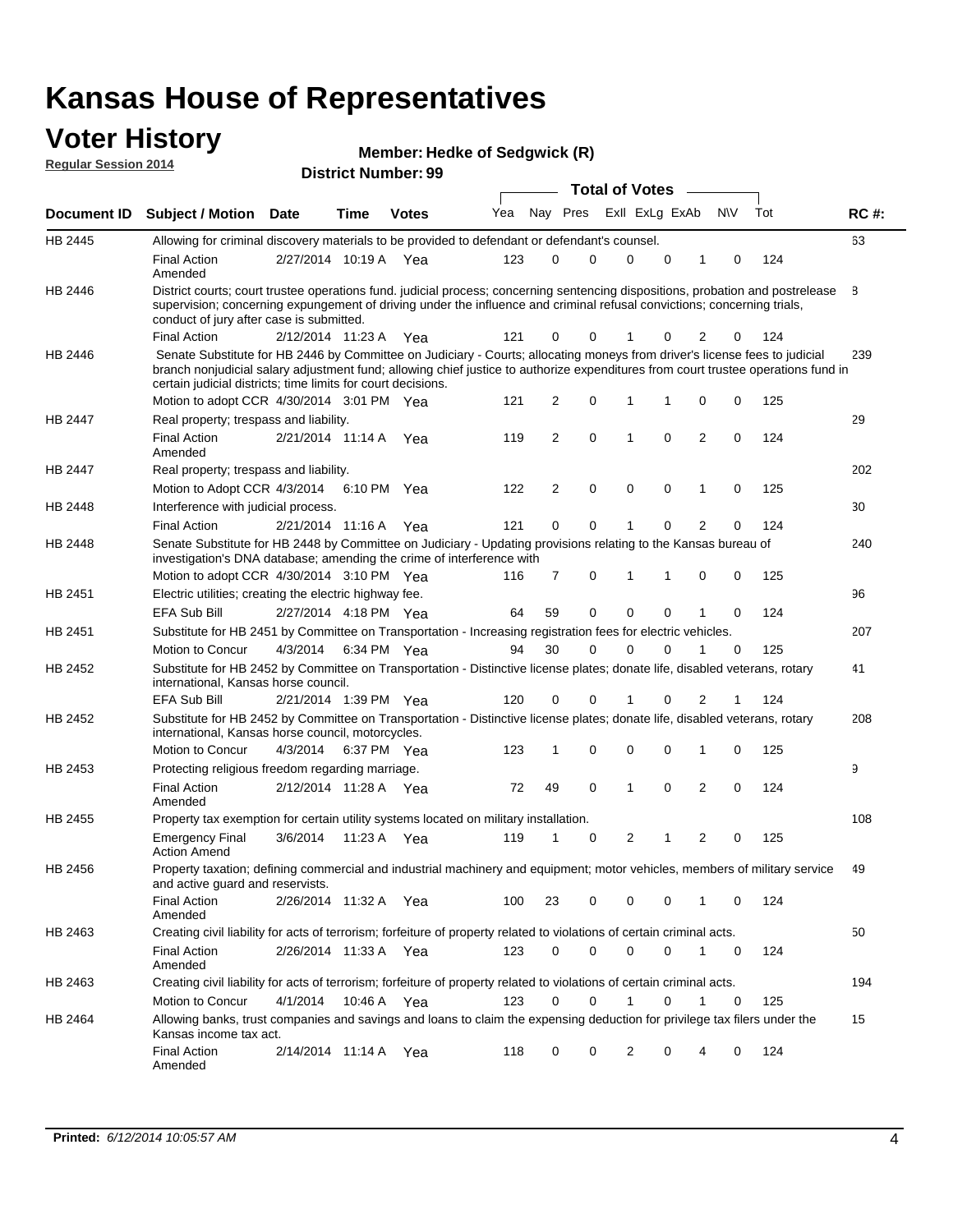## **Voter History**

**Regular Session 2014**

#### **Member: Hedke of Sedgwick (R)**

|                                                                                                                                                    |                                                                                                                                                                             |                       |             |              |     |                |             | <b>Total of Votes</b> |             |                |             |     |             |
|----------------------------------------------------------------------------------------------------------------------------------------------------|-----------------------------------------------------------------------------------------------------------------------------------------------------------------------------|-----------------------|-------------|--------------|-----|----------------|-------------|-----------------------|-------------|----------------|-------------|-----|-------------|
|                                                                                                                                                    | <b>Subject / Motion</b>                                                                                                                                                     | <b>Date</b>           | Time        | <b>Votes</b> | Yea |                | Nay Pres    | Exll ExLg ExAb        |             |                | <b>NV</b>   | Tot | <b>RC#:</b> |
| HB 2466                                                                                                                                            | Relating to administrative procedure; judicial review.                                                                                                                      |                       |             |              |     |                |             |                       |             |                |             |     | 37          |
|                                                                                                                                                    | <b>Emergency Final</b><br><b>Action Amend</b>                                                                                                                               | 2/21/2014 1:33 PM Yea |             |              | 118 | $\overline{2}$ | 0           | 1                     | $\mathbf 0$ | 2              | 1           | 124 |             |
|                                                                                                                                                    | Purchasing authority for certain insurance by the state board of regents for state educational institutions.                                                                |                       |             |              |     |                |             |                       |             |                |             |     | 16          |
|                                                                                                                                                    | <b>Final Action</b>                                                                                                                                                         | 2/17/2014 11:20 A Yea |             |              | 120 | $\mathbf 0$    | $\mathbf 0$ | 3                     | 0           | 1              | $\mathbf 0$ | 124 |             |
| HB 2475                                                                                                                                            | Personal financial literacy program as a requirement for high school graduation.                                                                                            |                       |             |              |     |                |             |                       |             |                |             |     | 126         |
|                                                                                                                                                    | <b>Final Action</b><br>Amended                                                                                                                                              | 3/19/2014 11:22 A Yea |             |              | 110 | 12             | 0           | 0                     | 1           | 2              | 0           | 125 |             |
| HB 2478                                                                                                                                            | Venue for crimes committed with an electronic device.                                                                                                                       |                       |             |              |     |                |             |                       |             |                |             |     | 51          |
|                                                                                                                                                    | <b>Final Action</b>                                                                                                                                                         | 2/26/2014 11:34 A     |             | Yea          | 123 | 0              | 0           | $\Omega$              | $\mathbf 0$ | 1              | 0           | 124 |             |
| HB 2479                                                                                                                                            | Removing 2015 sunset provision from law requiring ignition interlock device after first test failure or alcohol or drug-related<br>conviction.                              |                       |             |              |     |                |             |                       |             |                |             |     | 115         |
|                                                                                                                                                    | <b>Final Action</b><br>Amended                                                                                                                                              | 3/14/2014 11:14 A     |             | Yea          | 117 | 0              | 0           | $\overline{2}$        | 1           | 4              | 1           | 125 |             |
| HB 2479                                                                                                                                            | Removing 2015 sunset provision from law requiring ignition interlock device after first test failure or alcohol or drug-related<br>conviction.                              |                       |             |              |     |                |             |                       |             |                |             |     | 210         |
|                                                                                                                                                    | Motion to Concur                                                                                                                                                            | 4/3/2014              |             | 6:47 PM Yea  | 122 | $\overline{2}$ | $\mathbf 0$ | $\mathbf 0$           | $\mathbf 0$ | 1              | 0           | 125 |             |
| HB 2480                                                                                                                                            | Repealing the review of TeleKansas I.                                                                                                                                       |                       |             |              |     |                |             |                       |             |                |             |     | 64          |
|                                                                                                                                                    | <b>Final Action</b><br>Amended                                                                                                                                              | 2/27/2014 10:20 A Yea |             |              | 123 | 0              | $\mathbf 0$ | $\mathbf 0$           | $\mathbf 0$ | 1              | 0           | 124 |             |
| HB 2480                                                                                                                                            | Repealing the review of TeleKansas I.                                                                                                                                       |                       |             |              |     |                |             |                       |             |                |             |     | 250         |
|                                                                                                                                                    | Motion to Concur                                                                                                                                                            | 5/1/2014              | 1:54 PM Yea |              | 123 | 1              | 0           | 0                     | 0           | 0              | 1           | 125 |             |
| HB 2482                                                                                                                                            | Authority of state corporation commission to intervene in court proceedings.                                                                                                |                       |             |              |     |                |             |                       |             |                |             |     | 65          |
|                                                                                                                                                    | <b>Final Action</b><br>Amended                                                                                                                                              | 2/27/2014 10:21 A     |             | Yea          | 121 | $\overline{2}$ | 0           | $\mathbf 0$           | $\mathbf 0$ | 1              | 0           | 124 |             |
| <b>Document ID</b><br><b>HB 2470</b><br>HB 2482<br>HB 2487<br>HB 2487<br>HB 2488<br>HB 2488<br>HB 2489<br>HB 2490<br>HB 2490<br>HB 2491<br>HB 2491 | Senate Substitute for HB 2482 by Committee on Utilities - Creating the energy efficiency investment act.                                                                    |                       |             |              |     |                |             |                       |             |                |             |     | 211         |
|                                                                                                                                                    | Motion to Concur                                                                                                                                                            | 4/3/2014 7:02 PM Yea  |             |              | 99  | 25             | 0           | $\Omega$              | 0           | 1              | 0           | 125 |             |
|                                                                                                                                                    | Construction of electric transmission lines and certificates of public convenience and necessity.                                                                           |                       |             |              |     |                |             |                       |             |                |             |     | 66          |
|                                                                                                                                                    | <b>Final Action</b><br>Amended                                                                                                                                              | 2/27/2014 10:22 A     |             | Yea          | 113 | 10             | 0           | $\mathbf 0$           | 0           | 1              | 0           | 124 |             |
|                                                                                                                                                    | Relating to the powers and duties of the state corporation commission; construction of electric transmission lines and<br>certificates of public convenience and necessity. |                       |             |              |     |                |             |                       |             |                |             |     | 254         |
|                                                                                                                                                    | Sub motion to concur 5/1/2014 4:36 PM Yea                                                                                                                                   |                       |             |              | 117 | 8              | 0           | 0                     | $\mathbf 0$ | 0              | 0           | 125 |             |
|                                                                                                                                                    | Kansas electric transmission authority and the purpose and composition of the authority.                                                                                    |                       |             |              |     |                |             |                       |             |                |             |     | 10          |
|                                                                                                                                                    | <b>Final Action</b><br>Amended                                                                                                                                              | 2/12/2014 11:30 A     |             | Yea          | 108 | 13             | 0           | 1                     | 0           | 2              | 0           | 124 |             |
|                                                                                                                                                    | Kansas electric transmission authority and the purpose and composition of the authority.                                                                                    |                       |             |              |     |                |             |                       |             |                |             |     | 158         |
|                                                                                                                                                    | Motion to Concur                                                                                                                                                            | 3/25/2014 10:43 A     |             | Yea          | 107 | 15             | 0           | $\mathbf{1}$          | 0           | 2              | 0           | 125 |             |
|                                                                                                                                                    | Legislative review of exceptions to disclosure of public records.                                                                                                           |                       |             |              |     |                |             |                       |             |                |             |     | 67          |
|                                                                                                                                                    | <b>Final Action</b><br>Amended                                                                                                                                              | 2/27/2014 10:23 A Yea |             |              | 122 | $\mathbf{1}$   | 0           | 0                     | 0           | 1              | 0           | 124 |             |
|                                                                                                                                                    | Criminal procedure; conduct of jury after case is submitted.                                                                                                                |                       |             |              |     |                |             |                       |             |                |             |     | 31          |
|                                                                                                                                                    | <b>Final Action</b><br>Amended                                                                                                                                              | 2/21/2014 11:17 A Yea |             |              | 121 | 0              | 0           | $\mathbf{1}$          | 0           | 2              | 0           | 124 |             |
|                                                                                                                                                    | Capital murder; attempt; murder in the first degree; sentencing.                                                                                                            |                       |             |              |     |                |             |                       |             |                |             |     | 241         |
|                                                                                                                                                    | Motion to adopt CCR 4/30/2014 3:16 PM Yea                                                                                                                                   |                       |             |              | 123 | 0              | 0           | 1                     | 1           | 0              | 0           | 125 |             |
|                                                                                                                                                    | Kansas tort claims act; attorney may appear in small claims action.                                                                                                         |                       |             |              |     |                |             |                       |             |                |             |     | 20          |
|                                                                                                                                                    | <b>Final Action</b><br>Amended                                                                                                                                              | 2/19/2014 11:34 A Yea |             |              | 120 | $\overline{c}$ | 0           | 0                     | 0           | $\overline{2}$ | 0           | 124 |             |
|                                                                                                                                                    | Kansas tort claims act; attorney may appear in small claims action.                                                                                                         |                       |             |              |     |                |             |                       |             |                |             |     | 199         |
|                                                                                                                                                    | Motion to Concur                                                                                                                                                            | 4/2/2014              |             | 10:40 A Yea  | 121 | $\overline{c}$ | 0           | 0                     | 0           | $\overline{2}$ | 0           | 125 |             |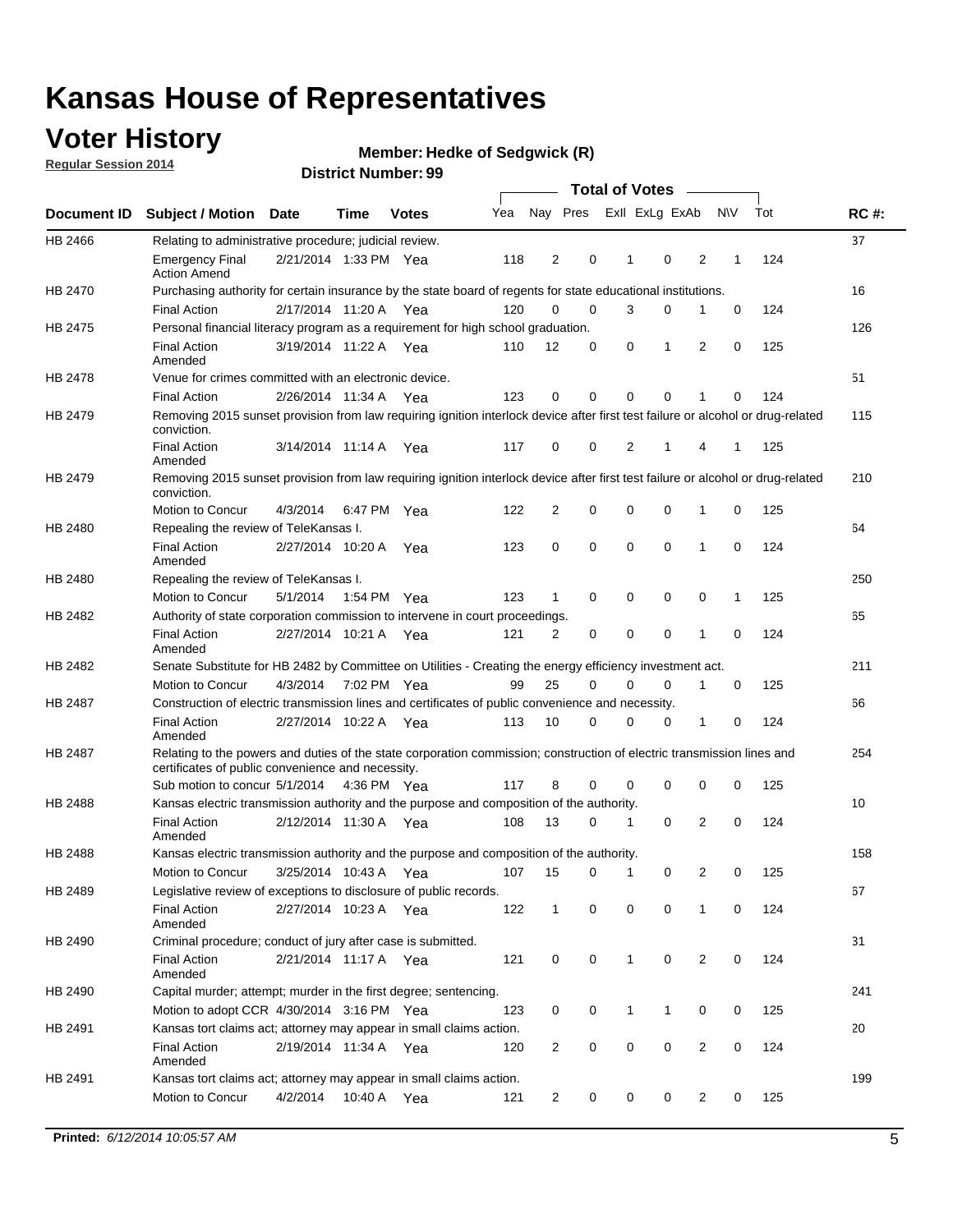## **Voter History**

**Regular Session 2014**

#### **Member: Hedke of Sedgwick (R)**

|                    |                                                                                                                                                                                                                                                        |                       |             |              |     |          |          | <b>Total of Votes</b> |              |                |              |     |              |
|--------------------|--------------------------------------------------------------------------------------------------------------------------------------------------------------------------------------------------------------------------------------------------------|-----------------------|-------------|--------------|-----|----------|----------|-----------------------|--------------|----------------|--------------|-----|--------------|
| <b>Document ID</b> | <b>Subject / Motion Date</b>                                                                                                                                                                                                                           |                       | Time        | <b>Votes</b> | Yea | Nay Pres |          | Exll ExLg ExAb        |              |                | N\V          | Tot | <b>RC#:</b>  |
| HB 2493            | Relating to surety regulation, appearance bonds and unlawful sexual relations.                                                                                                                                                                         |                       |             |              |     |          |          |                       |              |                |              |     | 23           |
|                    | <b>Final Action</b><br>Amended                                                                                                                                                                                                                         | 2/20/2014 11:14 A     |             | Yea          | 113 | 10       | 0        | 0                     | $\mathbf 0$  | 0              | $\mathbf 1$  | 124 |              |
| HB 2495            | Concerning sentencing dispositions, probation and postrelease supervision.                                                                                                                                                                             |                       |             |              |     |          |          |                       |              |                |              |     | 24           |
|                    | Final Action<br>Amended                                                                                                                                                                                                                                | 2/20/2014 11:17 A Yea |             |              | 122 | 1        | 0        | 0                     | 0            | $\mathbf 0$    | 1            | 124 |              |
| HB 2501            | Human trafficking and related crimes; penalties for buying sexual relations; records and reporting by courts; staff secure facility 25<br>requirements.                                                                                                |                       |             |              |     |          |          |                       |              |                |              |     |              |
|                    | <b>Final Action</b><br>Amended                                                                                                                                                                                                                         | 2/20/2014 11:18 A Yea |             |              | 123 | 0        | 0        | 0                     | 0            | $\mathbf 0$    | 1            | 124 |              |
| HB 2502            | Allowing victim notification on status change of person confined.                                                                                                                                                                                      |                       |             |              |     |          |          |                       |              |                |              |     | 26           |
|                    | <b>Final Action</b>                                                                                                                                                                                                                                    | 2/20/2014 11:20 A Yea |             |              | 123 | 0        | 0        | 0                     | $\Omega$     | $\Omega$       |              | 124 |              |
| HB 2503            | Substitute for HB 2503 by Committee on Federal and State Affairs -- Carrying of concealed handguns by law enforcement<br>officers.                                                                                                                     |                       |             |              |     |          |          |                       |              |                |              |     | 230          |
|                    | Final Action Sub Bill 4/5/2014                                                                                                                                                                                                                         |                       | 10:22 A     | Yea          | 119 |          | 0        | 0                     | 0            | 4              |              | 125 |              |
| HB 2504            | Repealing outdated provisions relating to the purchase of certain real estate by the department of corrections.                                                                                                                                        |                       |             |              |     |          |          |                       |              |                |              |     | 18           |
|                    | <b>Final Action</b>                                                                                                                                                                                                                                    | 2/19/2014 11:31 A Yea |             |              | 122 | 0        | 0        | 0                     | $\Omega$     | $\overline{2}$ | 0            | 124 |              |
| HB 2506            | Repealing K.S.A. 72-60b03, the effective date of the midwestern higher education compact act.                                                                                                                                                          |                       |             |              |     |          |          |                       |              |                |              |     | 52           |
|                    | <b>Final Action</b>                                                                                                                                                                                                                                    | 2/26/2014 11:35 A Yea |             |              | 122 |          | 0        | 0                     | 0            | 1              | 0            | 124 |              |
| HB 2506            | Senate Substitute for HB 2506 by Committee on Ways and Means - Education; appropriations for FY 2014 and FY 2015 for<br>various state agencies; amendments concerning postsecondary education; amendments to provisions relating to school<br>finance. |                       |             |              |     |          |          |                       |              |                |              |     | 238          |
|                    | Motion to Adopt CCR 4/6/2014                                                                                                                                                                                                                           |                       | 9:45 PM Yea |              | 63  | 57       | 0        | 0                     | 0            | 4              | 1            | 125 |              |
| HB 2509            | Emergency medical services amendments.                                                                                                                                                                                                                 |                       |             |              |     |          |          |                       |              |                |              |     | 101          |
|                    | <b>Emergency Final</b><br><b>Action Amend</b>                                                                                                                                                                                                          | 2/27/2014 4:24 PM Yea |             |              | 123 | 0        | 0        | 0                     | 0            | $\mathbf 1$    | 0            | 124 |              |
| HB 2510            | Pharmacists and pharmacies; pharmacy technicians; registration and grounds for denial of registration.                                                                                                                                                 |                       |             |              |     |          |          |                       |              |                |              |     | 84           |
|                    | <b>Emergency Final</b><br>Action                                                                                                                                                                                                                       | 2/27/2014 4:01 PM Nay |             |              | 71  | 52       | 0        | 0                     | 0            | 1              | 0            | 124 |              |
| HB 2511            | Liability for property tax on personal property; sale or abandonment of personal property.                                                                                                                                                             |                       |             |              |     |          |          |                       |              |                |              |     | 27           |
|                    | <b>Final Action</b>                                                                                                                                                                                                                                    | 2/20/2014 11:21 A     |             | Yea          | 123 | 0        | $\Omega$ | 0                     | 0            | 1              | 0            | 124 |              |
| HB 2514            | Exemption for Federal Home Loan Bank in certain insolvency proceedings involving insurance companies.                                                                                                                                                  |                       |             |              |     |          |          |                       |              |                |              |     | $\mathbf{2}$ |
|                    | <b>Final Action</b>                                                                                                                                                                                                                                    | 2/10/2014 11:08 A     |             | Yea          | 118 | 0        | 0        | 3                     | 1            | $\overline{2}$ | 0            | 124 |              |
| HB 2515            | Insurance; confidentiality of work papers from analysis of analysis of financial regulation or market regulation of insurance<br>company or affiliates.                                                                                                |                       |             |              |     |          |          |                       |              |                |              |     | 82           |
|                    | <b>Emergency Final</b><br>Action                                                                                                                                                                                                                       | 2/27/2014 3:58 PM Yea |             |              | 123 | 0        | 0        | 0                     | 0            | -1             | 0            | 124 |              |
| HB 2515            | Updating statutory references and making corresponding changes due to Executive Reorganization Order No. 41.                                                                                                                                           |                       |             |              |     |          |          |                       |              |                |              |     | 269          |
|                    | Motion to Adopt CCR 5/2/2014 3:31 PM Yea                                                                                                                                                                                                               |                       |             |              | 118 | 4        | 0        | 0                     | $\mathbf{1}$ | $\mathbf{1}$   | $\mathbf{1}$ | 125 |              |
| HB 2516            | Amendments relating to health care provider liability insurance and to companies organized to provide such insurance.                                                                                                                                  |                       |             |              |     |          |          |                       |              |                |              |     | 3            |
|                    | <b>Final Action</b><br>Amended                                                                                                                                                                                                                         | 2/10/2014 11:10 A Yea |             |              | 118 | 0        | 0        | 3                     | $\mathbf{1}$ | 2              | 0            | 124 |              |
| HB 2516            | Amendments relating to health care provider liability insurance and to companies organized to provide such insurance.                                                                                                                                  |                       |             |              |     |          |          |                       |              |                |              |     | 191          |
|                    | Motion to Concur                                                                                                                                                                                                                                       | 3/31/2014 11:40 A Yea |             |              | 121 | 0        | 0        | 1                     | 0            | 2              | $\mathbf{1}$ | 125 |              |
| HB 2518            | Relating to ballot language statements.                                                                                                                                                                                                                |                       |             |              |     |          |          |                       |              |                |              |     | 40           |
|                    | <b>Emergency Final</b><br><b>Action Amend</b>                                                                                                                                                                                                          | 2/21/2014 1:37 PM Yea |             |              | 116 | 4        | 0        | 1                     | 0            | 2              | $\mathbf{1}$ | 124 |              |
| HB 2525            | Kansas money transmitter act concerning change of controlling interest and notification.                                                                                                                                                               |                       |             |              |     |          |          |                       |              |                |              |     | 32           |
|                    | <b>Final Action</b>                                                                                                                                                                                                                                    | 2/21/2014 11:18 A Yea |             |              | 105 | 16       | 0        | 1                     | 0            | 2              | 0            | 124 |              |
| HB 2525            | Kansas money transmitter act concerning change of controlling interest and notification.                                                                                                                                                               |                       |             |              |     |          |          |                       |              |                |              |     | 252          |
|                    | Motion to Concur                                                                                                                                                                                                                                       | 5/1/2014              |             | 1:59 PM Yea  | 112 | 13       | 0        | 0                     | 0            | 0              | 0            | 125 |              |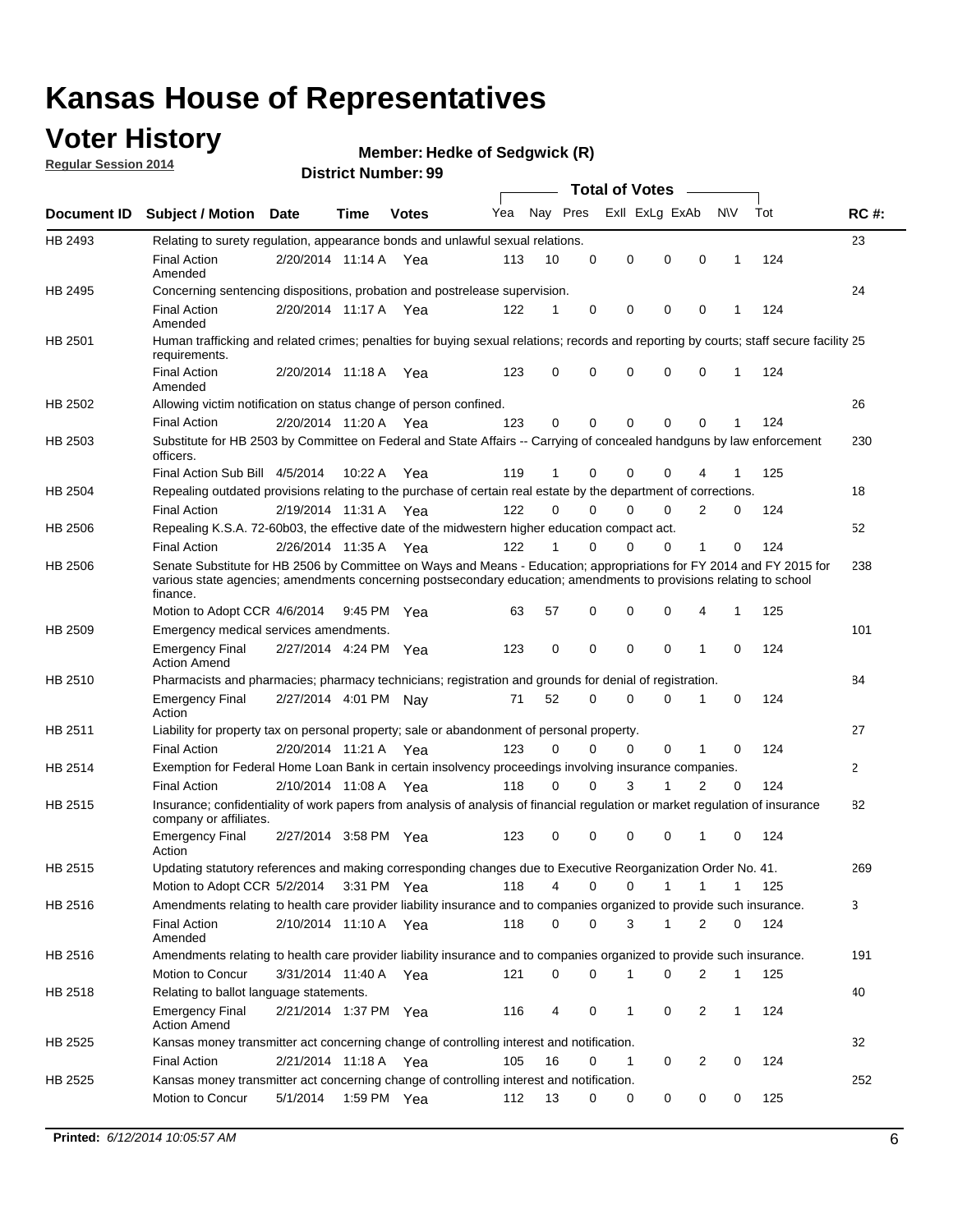#### **Voter History Regular Session 2014**

**Member: Hedke of Sedgwick (R)** 

|                |                                                                                                                                                                                                                                                                                                                                           |                       |             | <b>DISTRICT MAILINGL. 39</b> |     |             |          | <b>Total of Votes</b> |                |                |          |     |             |
|----------------|-------------------------------------------------------------------------------------------------------------------------------------------------------------------------------------------------------------------------------------------------------------------------------------------------------------------------------------------|-----------------------|-------------|------------------------------|-----|-------------|----------|-----------------------|----------------|----------------|----------|-----|-------------|
| Document ID    | <b>Subject / Motion</b>                                                                                                                                                                                                                                                                                                                   | Date                  | Time        | <b>Votes</b>                 | Yea |             | Nay Pres |                       | Exll ExLg ExAb | N\V            |          | Tot | <b>RC#:</b> |
| HB 2533        | Changing interest credit amounts, member distributions upon termination or death and retirement annuities under the KPERS 42<br>Act of 2015.                                                                                                                                                                                              |                       |             |                              |     |             |          |                       |                |                |          |     |             |
|                | <b>Emergency Final</b><br><b>Action Amend</b>                                                                                                                                                                                                                                                                                             | 2/21/2014 1:40 PM Yea |             |                              | 94  | 26          | 0        | 1                     | $\mathbf 0$    | 2              | 1        | 124 |             |
| HB 2537        | Eliminating font size and type requirement for disclosure statements contained in insurance contracts and explanatory<br>materials printed in any language other than English.                                                                                                                                                            |                       |             |                              |     |             |          |                       |                |                |          |     | 81          |
|                | <b>Emergency Final</b><br>Action                                                                                                                                                                                                                                                                                                          | 2/27/2014 3:56 PM Yea |             |                              | 119 | 4           | 0        | 0                     | 0              | 1              | 0        | 124 |             |
| HB 2537        | Insurance; eliminating font and type requirements for certain non-English insurance documents; confidentiality of certain<br>documents; continuation of health insurance for spouse and children of certain emergency personnel and employees of the<br>department of corrections; purchase of certain insurance by the state fair board. |                       |             |                              |     |             |          |                       |                |                |          |     | 249         |
|                | Motion to adopt CCR 4/30/2014 3:58 PM Yea                                                                                                                                                                                                                                                                                                 |                       |             |                              | 122 | 0           | 0        | 1                     | 1              | 0              | 1        | 125 |             |
| HB 2538        | Giving landowner right of first refusal for antlers of deer illegally shot on landowner's property.                                                                                                                                                                                                                                       |                       |             |                              |     |             |          |                       |                |                |          |     | 102         |
|                | <b>Emergency Final</b><br><b>Action Amend</b>                                                                                                                                                                                                                                                                                             | 2/27/2014 4:26 PM Yea |             |                              | 106 | 17          | 0        | 0                     | 0              | 1              | 0        | 124 |             |
| HB 2541        | Substitute for HB2541 by Committee on Local Government—plastic bottles and containers; labeling; solid waste landfill<br>restrictions.                                                                                                                                                                                                    |                       |             |                              |     |             |          |                       |                |                |          |     | 121         |
|                | Final Action Sub Bill 3/17/2014 11:21 A Yea                                                                                                                                                                                                                                                                                               |                       |             |                              | 102 | 21          | 0        | 0                     | $\mathbf 0$    | $\overline{2}$ | 0        | 125 |             |
| HB 2542        | Property tax exemption for amateur-built aircraft.                                                                                                                                                                                                                                                                                        |                       |             |                              |     |             |          |                       |                |                |          |     | 112         |
|                | <b>Final Action</b><br>Amended                                                                                                                                                                                                                                                                                                            | 3/13/2014 11:22 A Yea |             |                              | 116 | 4           | 0        | 1                     | 1              | $\overline{2}$ | 1        | 125 |             |
| HB 2544        | Authorizing postsecondary educational institutions to enter into the state authorization reciprocity agreement to provide<br>distance education.                                                                                                                                                                                          |                       |             |                              |     |             |          |                       |                |                |          |     | 17          |
|                | <b>Final Action</b>                                                                                                                                                                                                                                                                                                                       | 2/17/2014 11:21 A Yea |             |                              | 120 | 0           | 0        | 3                     | $\mathbf 0$    | 1              | 0        | 124 |             |
| HB 2545        | Extending sunset date on certain agriculture fees from July 1, 2015, to July 1, 2019.                                                                                                                                                                                                                                                     |                       |             |                              |     |             |          |                       |                |                |          |     | 68          |
|                | <b>Final Action</b><br>Amended                                                                                                                                                                                                                                                                                                            | 2/27/2014 10:25 A     |             | Nav                          | 99  | 24          | 0        | 0                     | $\Omega$       | 1              | 0        | 124 |             |
| <b>HB 2547</b> | Changing the map copy requirement in mining permit application.                                                                                                                                                                                                                                                                           |                       |             |                              |     |             |          |                       |                |                |          |     | 53          |
|                | <b>Final Action</b>                                                                                                                                                                                                                                                                                                                       | 2/26/2014 11:36 A     |             | Yea                          | 123 | $\mathbf 0$ | 0        | 0                     | 0              | $\mathbf{1}$   | 0        | 124 |             |
| HB 2548        | Creating the water program management fund and transferring the air quality fee fund.                                                                                                                                                                                                                                                     |                       |             |                              |     |             |          |                       |                |                |          |     | 46          |
|                | <b>Emergency Final</b><br>Action                                                                                                                                                                                                                                                                                                          | 2/21/2014 1:46 PM Yea |             |                              | 119 | 1           | 0        | 1                     | $\mathbf 0$    | $\overline{2}$ | 1        | 124 |             |
| HB 2549        | Allowing burial of hazardous waste on-site.                                                                                                                                                                                                                                                                                               |                       |             |                              |     |             |          |                       |                |                |          |     | 54          |
|                | <b>Final Action</b>                                                                                                                                                                                                                                                                                                                       | 2/26/2014 11:38 A     |             | Yea                          | 123 | 0           | 0        | 0                     | $\mathbf 0$    | 1              | 0        | 124 |             |
| HB 2550        | Repeal of the atmospheric mercury deposition monitoring network.                                                                                                                                                                                                                                                                          |                       |             |                              |     |             |          |                       |                |                |          |     | 33          |
|                | <b>Final Action</b>                                                                                                                                                                                                                                                                                                                       | 2/21/2014 11:20 A     |             | Yea                          | 92  | 29          | 0        | 1                     | $\mathbf 0$    | $\overline{2}$ | 0        | 124 |             |
| HB 2551        | Repealing regulation of PCB disposal facilities.                                                                                                                                                                                                                                                                                          |                       |             |                              |     |             |          |                       |                |                |          |     | 47          |
|                | <b>Emergency Final</b><br><b>Action Amend</b>                                                                                                                                                                                                                                                                                             | 2/21/2014 1:47 PM Yea |             |                              | 100 | 20          | 0        | 1                     | $\mathbf 0$    | 2              | 1        | 124 |             |
| HB 2551        | Repealing the regulation of PCB disposal facilities; making changes to the atmospheric mercury deposition monitoring network 271<br>and the disposal of plastic bottles, containers and solid waste.                                                                                                                                      |                       |             |                              |     |             |          |                       |                |                |          |     |             |
|                | Motion to Adopt CCR 5/2/2014 3:45 PM Yea                                                                                                                                                                                                                                                                                                  |                       |             |                              | 105 | 17          | 0        | 0                     | 1              | 1              | 1        | 125 |             |
| HB 2552        | Managed care organizations, prompt payment.                                                                                                                                                                                                                                                                                               |                       |             |                              |     |             |          |                       |                |                |          |     | 69          |
|                | <b>Final Action</b><br>Amended                                                                                                                                                                                                                                                                                                            | 2/27/2014 10:26 A Yea |             |                              | 123 | 0           | 0        | 0                     | 0              | 1              | 0        | 124 |             |
| HB 2552        | Kansas medical assistance program; managed care organizations; consent for expansion of certain medicaid services.                                                                                                                                                                                                                        |                       |             |                              |     |             |          |                       |                |                |          |     | 225         |
|                | Motion to Concur                                                                                                                                                                                                                                                                                                                          | 4/4/2014              | 6:13 PM Yea |                              | 68  | 54          | 0        | 0                     | 1              | $\overline{2}$ | $\Omega$ | 125 |             |
| HB 2553        | Health care compact.                                                                                                                                                                                                                                                                                                                      |                       |             |                              |     |             |          |                       |                |                |          |     | 141         |
|                | <b>Final Action</b>                                                                                                                                                                                                                                                                                                                       | 3/24/2014 10:15 A Yea |             |                              | 74  | 48          | 0        | 0                     | 0              | 3              | 0        | 125 |             |
| HB 2555        | Release of information in support of arrest warrants and search warrants.                                                                                                                                                                                                                                                                 |                       |             |                              |     |             |          |                       |                |                |          |     | 86          |
|                | <b>Emergency Final</b><br><b>Action Amend</b>                                                                                                                                                                                                                                                                                             | 2/27/2014 4:04 PM Yea |             |                              | 113 | 10          | 0        | 0                     | 0              | $\mathbf{1}$   | 0        | 124 |             |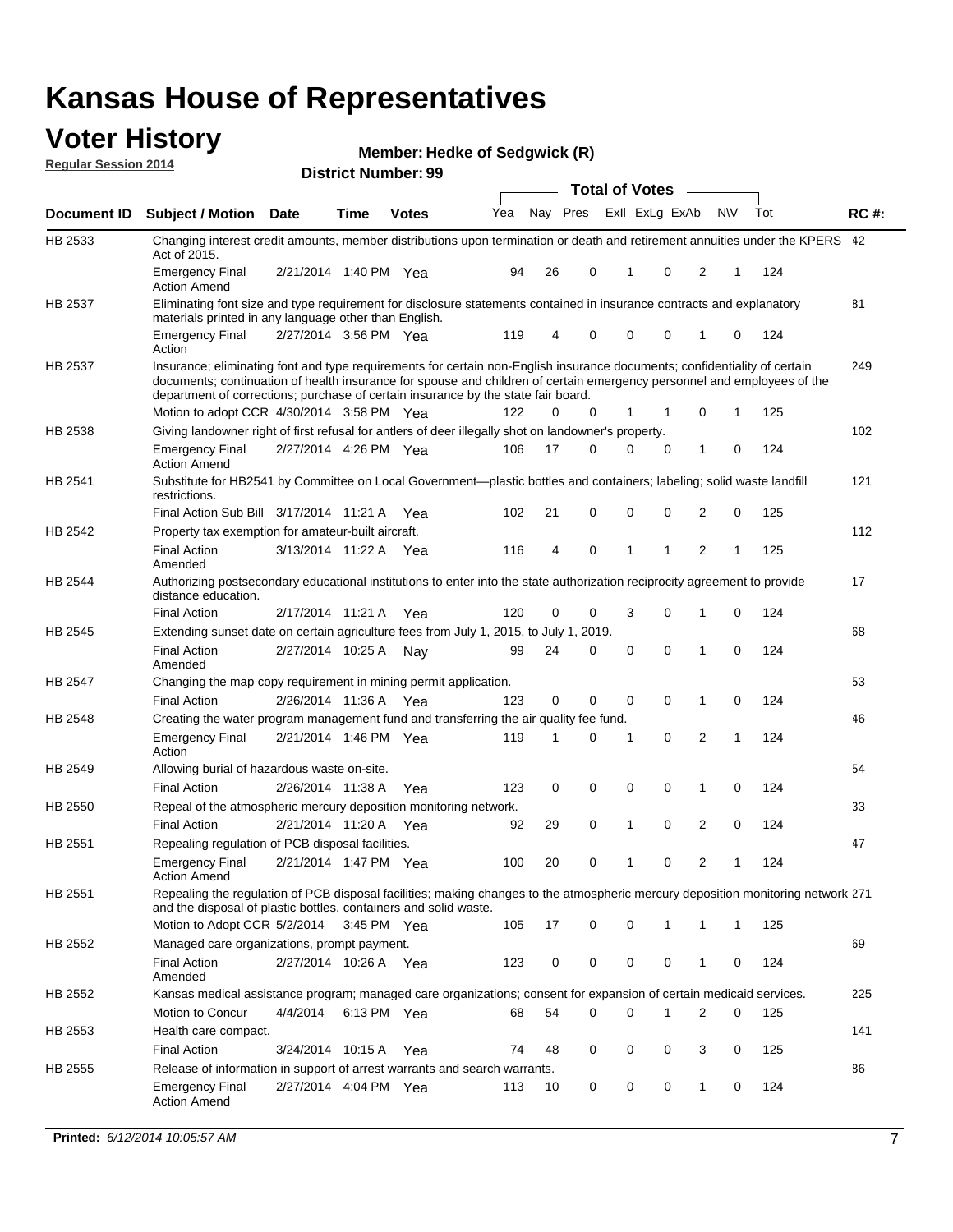## **Voter History**

**Regular Session 2014**

```
Member: Hedke of Sedgwick (R)
```

|                |                                                                                                                                                                                                                                                                                                                                                           |                       |             | <b>DISTRICT MAILINGL. 33</b> |     |          |          | <b>Total of Votes</b> |                |                   |     |             |
|----------------|-----------------------------------------------------------------------------------------------------------------------------------------------------------------------------------------------------------------------------------------------------------------------------------------------------------------------------------------------------------|-----------------------|-------------|------------------------------|-----|----------|----------|-----------------------|----------------|-------------------|-----|-------------|
|                | Document ID Subject / Motion Date                                                                                                                                                                                                                                                                                                                         |                       | <b>Time</b> | <b>Votes</b>                 | Yea |          | Nay Pres |                       | Exll ExLg ExAb | <b>NV</b>         | Tot | <b>RC#:</b> |
| <b>HB 2557</b> | Changing penalties for certain taxpayers who file incorrect returns under Kansas income tax act.                                                                                                                                                                                                                                                          |                       |             |                              |     |          |          |                       |                |                   |     | 21          |
|                | <b>Final Action</b><br>Amended                                                                                                                                                                                                                                                                                                                            | 2/19/2014 11:35 A Yea |             |                              | 122 | 0        | 0        | 0                     | $\Omega$       | 2<br>$\mathbf 0$  | 124 |             |
| HB 2561        | Licensure of pharmacists and registration of pharmacy interns by board of pharmacy.                                                                                                                                                                                                                                                                       |                       |             |                              |     |          |          |                       |                |                   |     | 55          |
|                | <b>Final Action</b>                                                                                                                                                                                                                                                                                                                                       | 2/26/2014 11:39 A     |             | Yea                          | 105 | 18       | 0        | 0                     | 0              | 0<br>1            | 124 |             |
| HB 2564        | Requiring 60-day wait before re-employment for retirement benefit eligibility.                                                                                                                                                                                                                                                                            |                       |             |                              |     |          |          |                       |                |                   |     | 43          |
|                | <b>Emergency Final</b><br>Action                                                                                                                                                                                                                                                                                                                          | 2/21/2014 1:41 PM Yea |             |                              | 120 | 0        | 0        | 1                     | 0              | 2<br>$\mathbf{1}$ | 124 |             |
| HB 2566        | Requiring court fee for forensic audio and video examination services.                                                                                                                                                                                                                                                                                    |                       |             |                              |     |          |          |                       |                |                   |     | 93          |
|                | <b>Emergency Final</b><br>Action                                                                                                                                                                                                                                                                                                                          | 2/27/2014 4:12 PM Yea |             |                              | 123 | 0        | 0        | 0                     | $\mathbf 0$    | 1<br>0            | 124 |             |
| HB 2568        | Domestic relations; Kansas family law code; child support guidelines.                                                                                                                                                                                                                                                                                     |                       |             |                              |     |          |          |                       |                |                   |     | 70          |
|                | <b>Final Action</b><br>Amended                                                                                                                                                                                                                                                                                                                            | 2/27/2014 10:27 A Yea |             |                              | 123 | 0        | 0        | 0                     | 0              | $\mathbf{1}$<br>0 | 124 |             |
| HB 2568        | Domestic relations; Kansas family law code; child support guidelines.                                                                                                                                                                                                                                                                                     |                       |             |                              |     |          |          |                       |                |                   |     | 268         |
|                | Motion to adopt CCR 5/2/2014                                                                                                                                                                                                                                                                                                                              |                       | 3:28 PM Yea |                              | 123 | 0        | 0        | 0                     | 1              | 0<br>1            | 125 |             |
| HB 2576        | Employment security law; creation of "new employer rate."                                                                                                                                                                                                                                                                                                 |                       |             |                              |     |          |          |                       |                |                   |     | 71          |
|                | <b>Final Action</b><br>Amended                                                                                                                                                                                                                                                                                                                            | 2/27/2014 10:28 A     |             | Yea                          | 123 | 0        | 0        | 0                     | $\mathbf 0$    | $\mathbf 0$<br>1  | 124 |             |
| HB 2576        | Employment security law; creation of "new employer rate."                                                                                                                                                                                                                                                                                                 |                       |             |                              |     |          |          |                       |                |                   |     | 159         |
|                | Motion to Concur                                                                                                                                                                                                                                                                                                                                          | 3/25/2014 10:47 A     |             | Yea                          | 122 | 0        | 0        | 1                     | 0              | 2<br>0            | 125 |             |
| <b>HB 2577</b> | Allowing parents to remain anonymous when surrendering an infant under the newborn protection act.                                                                                                                                                                                                                                                        |                       |             |                              |     |          |          |                       |                |                   |     | 56          |
|                | <b>Final Action</b><br>Amended                                                                                                                                                                                                                                                                                                                            | 2/26/2014 11:41 A Yea |             |                              | 123 | 0        | 0        | 0                     | 0              | 1<br>0            | 124 |             |
| HB 2577        | Allowing parents to remain anonymous when surrendering an infant under the newborn protection act.                                                                                                                                                                                                                                                        |                       |             |                              |     |          |          |                       |                |                   |     | 220         |
|                | <b>Motion to Concur</b>                                                                                                                                                                                                                                                                                                                                   | 4/4/2014              | 11:45 A     | Yea                          | 121 | $\Omega$ | 0        |                       | 1              | 1<br>$\mathbf{1}$ | 125 |             |
| HB 2578        | Certification by chief law enforcement officer for transfer of a firearm when required by federal law.                                                                                                                                                                                                                                                    |                       |             |                              |     |          |          |                       |                |                   |     | 122         |
|                | <b>Final Action</b><br>Amended                                                                                                                                                                                                                                                                                                                            | 3/17/2014 11:22 A Yea |             |                              | 123 | 0        | 0        | 0                     | $\Omega$       | 2<br>0            | 125 |             |
| HB 2578        | Regulating the possession of weapons.                                                                                                                                                                                                                                                                                                                     |                       |             |                              |     |          |          |                       |                |                   |     | 235         |
|                | Motion to Adopt CCR 4/5/2014 4:40 PM Yea                                                                                                                                                                                                                                                                                                                  |                       |             |                              | 102 | 19       | 0        | 0                     | $\mathbf 0$    | 4<br>0            | 125 |             |
| HB 2580        | Specifying the duties of the state fire marshal relating to regional emergency response teams for hazardous materials and<br>search and rescue incidents.                                                                                                                                                                                                 |                       |             |                              |     |          |          |                       |                |                   |     | 72          |
|                | <b>Final Action</b><br>Amended                                                                                                                                                                                                                                                                                                                            | 2/27/2014 10:29 A     |             | Yea                          | 113 | 10       | 0        | 0                     | 0              | 1<br>0            | 124 |             |
| HB 2580        | Kansas Real Estate Appraisal Board; licensee fingerprinting and criminal background checks.                                                                                                                                                                                                                                                               |                       |             |                              |     |          |          |                       |                |                   |     | 272         |
|                | Motion to adopt CCR 5/2/2014                                                                                                                                                                                                                                                                                                                              |                       | 3:49 PM Yea |                              | 115 | 7        | 0        | 0                     | 1              | 1<br>-1           | 125 |             |
| HB 2582        | Creating an exemption from food establishment licensing for churches.                                                                                                                                                                                                                                                                                     |                       |             |                              |     |          |          |                       |                |                   |     | 57          |
|                | <b>Final Action</b>                                                                                                                                                                                                                                                                                                                                       | 2/26/2014 11:42 A     |             | Yea                          | 123 | 0        | 0        | 0                     | 0              | 0<br>1            | 124 |             |
| HB 2588        | Child in need of care; juvenile offenders; permanent custodians.                                                                                                                                                                                                                                                                                          |                       |             |                              |     |          |          |                       |                |                   |     | 94          |
|                | <b>Emergency Final</b><br><b>Action Amend</b>                                                                                                                                                                                                                                                                                                             | 2/27/2014 4:14 PM Yea |             |                              | 123 | 0        | 0        | 0                     | 0              | 1<br>0            | 124 |             |
| HB 2588        | Senate Substitute for HB 2588 by Committee on Judiciary - Concerning children and minors; relating to children in need of<br>care; placement in juvenile detention facilities; permanent custodians; relating to juvenile offenders; alternative adjudication;<br>youth residential centers and services; risk assessment; sentencing; good time credits. |                       |             |                              | 123 | $\Omega$ | 0        | $\mathbf{1}$          | 1              | 0<br>0            | 125 | 244         |
|                | Motion to adopt CCR 4/30/2014 3:36 PM Yea                                                                                                                                                                                                                                                                                                                 |                       |             |                              |     |          |          |                       |                |                   |     |             |
| HB 2591        | Requiring certain audit reports to be filed electronically and to be filed only with the department of administration.<br><b>Final Action</b>                                                                                                                                                                                                             |                       |             |                              |     | 0        | 0        | 0                     | 0              | 1<br>0            | 124 | 58          |
|                | State fossils; the tylosaurus and the pteranodon.                                                                                                                                                                                                                                                                                                         | 2/26/2014 11:43 A Yea |             |                              | 123 |          |          |                       |                |                   |     | 73          |
| HB 2595        | <b>Final Action</b><br>Amended                                                                                                                                                                                                                                                                                                                            | 2/27/2014 10:31 A Yea |             |                              | 96  | 27       | 0        | 0                     | 0              | $\mathbf{1}$<br>0 | 124 |             |
|                |                                                                                                                                                                                                                                                                                                                                                           |                       |             |                              |     |          |          |                       |                |                   |     |             |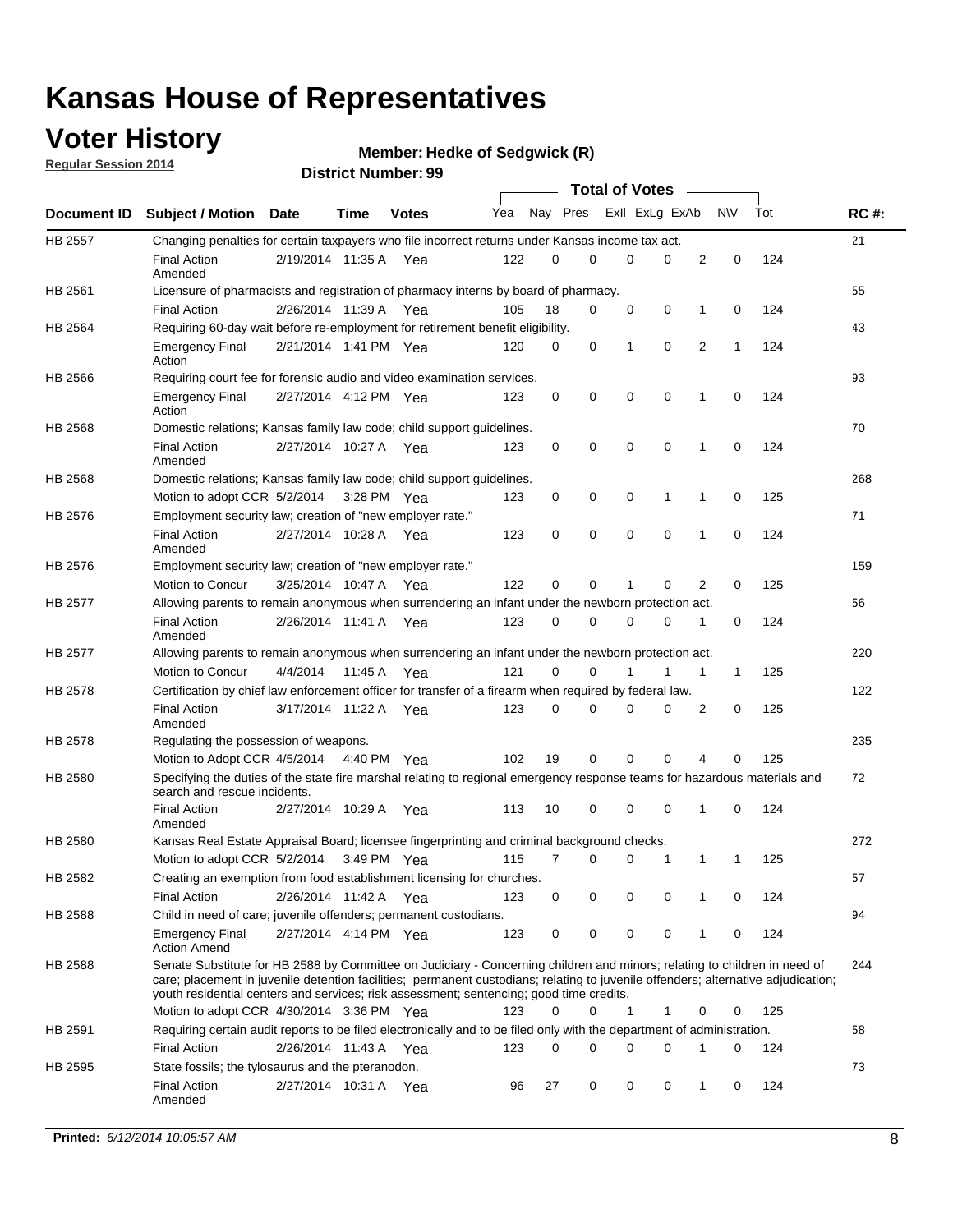### **Voter History**

**Regular Session 2014**

**Member: Hedke of Sedgwick (R)** 

|             |                                                                                                                                                                                                                                       |                       | DISUILU NUIIIN <del>C</del> I . 33 |              |     |                |             |             | <b>Total of Votes</b> |              |           |     |             |
|-------------|---------------------------------------------------------------------------------------------------------------------------------------------------------------------------------------------------------------------------------------|-----------------------|------------------------------------|--------------|-----|----------------|-------------|-------------|-----------------------|--------------|-----------|-----|-------------|
| Document ID | <b>Subject / Motion Date</b>                                                                                                                                                                                                          |                       | Time                               | <b>Votes</b> | Yea |                | Nay Pres    |             | Exll ExLg ExAb        |              | <b>NV</b> | Tot | <b>RC#:</b> |
| HB 2596     | Computation of retirement benefits when a state officer or employee is placed on furlough or has reduction in compensation.                                                                                                           |                       |                                    |              |     |                |             |             |                       |              |           |     | 74          |
|             | <b>Final Action</b>                                                                                                                                                                                                                   | 2/27/2014 10:33 A     |                                    | Yea          | 123 | 0              | $\Omega$    | 0           | $\Omega$              |              | 0         | 124 |             |
| HB 2596     | Computation of retirement benefits when a state officer or employee is placed on furlough or has reduction in<br>compensation.                                                                                                        |                       |                                    |              |     |                |             |             |                       |              |           |     | 246         |
|             | Motion to adopt CCR 4/30/2014 3:45 PM Yea                                                                                                                                                                                             |                       |                                    |              | 123 | 0              | 0           | 1           |                       | 0            | 0         | 125 |             |
| HB 2597     | Municipal recycling services                                                                                                                                                                                                          |                       |                                    |              |     |                |             |             |                       |              |           |     | 97          |
|             | <b>Emergency Final</b><br><b>Action Amend</b>                                                                                                                                                                                         | 2/27/2014 4:20 PM Yea |                                    |              | 105 | 18             | 0           | $\mathbf 0$ | $\mathbf 0$           | 1            | 0         | 124 |             |
| HB 2599     | Authorizing the secretary of state to grant an easement to the unified government of Wyandotte county.                                                                                                                                |                       |                                    |              |     |                |             |             |                       |              |           |     | 22          |
|             | <b>Final Action</b>                                                                                                                                                                                                                   | 2/19/2014 11:37 A Yea |                                    |              | 120 | $\overline{2}$ | 0           | $\Omega$    | 0                     | 2            | 0         | 124 |             |
| HB 2599     | Authorizing the secretary of state to grant an easement to the unified government of Wyandotte county.                                                                                                                                |                       |                                    |              |     |                |             |             |                       |              |           |     | 118         |
|             | Motion to Concur                                                                                                                                                                                                                      | 3/14/2014 11:25 A Yea |                                    |              | 118 | 0              | 0           |             | $\overline{2}$<br>1   | 4            | 0         | 125 |             |
| HB 2602     | Increasing the percentage of unclassified employees allowed to be employed by KPERS from 25% to 50%.                                                                                                                                  |                       |                                    |              |     |                |             |             |                       |              |           |     | 44          |
|             | <b>Emergency Final</b><br>Action                                                                                                                                                                                                      | 2/21/2014 1:43 PM Yea |                                    |              | 107 | 13             | 0           | 1           | 0                     | 2            | 1         | 124 |             |
| HB 2602     | Increasing the percentage of unclassified employees allowed to be employed by KPERS from 25% to 50%.                                                                                                                                  |                       |                                    |              |     |                |             |             |                       |              |           |     | 195         |
|             | Motion to Concur                                                                                                                                                                                                                      | 4/1/2014              | 10:57 A                            | Yea          | 108 | 15             | 0           | 1           | 0                     | 1            | 0         | 125 |             |
| HB 2609     | Practice of pharmacy; filling and refilling of prescriptions.                                                                                                                                                                         |                       |                                    |              |     |                |             |             |                       |              |           |     | 105         |
|             | <b>Emergency Final</b><br><b>Action Amend</b>                                                                                                                                                                                         | 2/27/2014 4:29 PM Yea |                                    |              | 123 | 0              | $\mathbf 0$ | $\mathbf 0$ | 0                     | $\mathbf{1}$ | 0         | 124 |             |
| HB 2611     | Conduct of dental offices.                                                                                                                                                                                                            |                       |                                    |              |     |                |             |             |                       |              |           |     | 83          |
|             | <b>Emergency Final</b><br>Action                                                                                                                                                                                                      | 2/27/2014 3:59 PM Yea |                                    |              | 123 | 0              | $\mathbf 0$ | $\mathbf 0$ | 0                     | $\mathbf{1}$ | 0         | 124 |             |
| HB 2612     | Relating to district judge and district magistrate judge vacancies.                                                                                                                                                                   |                       |                                    |              |     |                |             |             |                       |              |           |     | 75          |
|             | <b>Final Action</b><br>Amended                                                                                                                                                                                                        | 2/27/2014 10:34 A     |                                    | Yea          | 106 | 17             | $\mathbf 0$ | $\mathbf 0$ | 0                     | 1            | $\Omega$  | 124 |             |
| HB 2613     | Relating to the issuance of stillbirth and unborn child's death certificates.                                                                                                                                                         |                       |                                    |              |     |                |             |             |                       |              |           |     | 103         |
|             | <b>Emergency Final</b><br><b>Action Amend</b>                                                                                                                                                                                         | 2/27/2014 4:27 PM Yea |                                    |              | 122 | $\mathbf 1$    | 0           | 0           | 0                     | 1            | 0         | 124 |             |
| HB 2615     | Substitute for HB 2615 by Committee on Commerce, Labor and Economic Development - Workers compensation assigned<br>risk pool.                                                                                                         |                       |                                    |              |     |                |             |             |                       |              |           |     | 185         |
|             | <b>EFA Sub Bill</b><br>Amended                                                                                                                                                                                                        | 3/26/2014 3:42 PM Yea |                                    |              | 98  | 25             | 0           | 1           | 0                     | 1            | 0         | 125 |             |
| HB 2616     | Secretary of labor; explore agreement to allow state of Kansas to enforce OSHA standards.                                                                                                                                             |                       |                                    |              |     |                |             |             |                       |              |           |     | 92          |
|             | <b>Emergency Final</b><br>Action                                                                                                                                                                                                      | 2/27/2014 4:11 PM Yea |                                    |              | 93  | 30             | 0           | 0           | 0                     | 1            | 0         | 124 |             |
| HB 2616     | Senate Substitute for HB 2616 by Committee on Commerce - Secretary of labor directed to study state enforcement of OSHA 261<br>standards.                                                                                             |                       |                                    |              |     |                |             |             |                       |              |           |     |             |
|             | Motion to Concur                                                                                                                                                                                                                      | 5/2/2014              | 11:47 A Yea                        |              | 94  | 30             | 0           | $\mathbf 0$ | 1                     | 0            | 0         | 125 |             |
| HB 2633     | Substitute for HB 2633 by Committee on Corrections and Juvenile Justice - Juvenile offenders; youth residential centers and<br>services; risk assessment; raising the age for prosecution as an adult; sentencing; good time credits. |                       |                                    |              |     |                |             |             |                       |              |           |     | 106         |
|             | <b>EFA Sub Bill</b><br>Amended                                                                                                                                                                                                        | 2/27/2014 4:31 PM Yea |                                    |              | 122 | 1              | 0           | $\mathbf 0$ | 0                     | 1            | 0         | 124 |             |
| HB 2636     | Secretary of health and environment and air quality standards.                                                                                                                                                                        |                       |                                    |              |     |                |             |             |                       |              |           |     | 45          |
|             | <b>Emergency Final</b><br><b>Action Amend</b>                                                                                                                                                                                         | 2/21/2014 1:44 PM Yea |                                    |              | 89  | 31             | 0           | 1           | 0                     | 2            | 1         | 124 |             |
| HB 2636     | Secretary of health and environment and air quality standards.                                                                                                                                                                        |                       |                                    |              |     |                |             |             |                       |              |           |     | 212         |
|             | Sub motion to concur 4/3/2014                                                                                                                                                                                                         |                       | 7:20 PM Yea                        |              | 121 | 3              | 0           | 0           | 0                     | 1            | 0         | 125 |             |
| HB 2642     | Income tax deduction for net gain on the sale of certain horses, cattle or livestock; income tax credit for expenditures to make 131<br>dwelling or facility accessible for persons with a disability.                                |                       |                                    |              |     |                |             |             |                       |              |           |     |             |
|             | <b>Final Action</b><br>Amended                                                                                                                                                                                                        | 3/20/2014 11:17 A Yea |                                    |              | 123 | 0              | 0           | 0           | 1                     | 1            | 0         | 125 |             |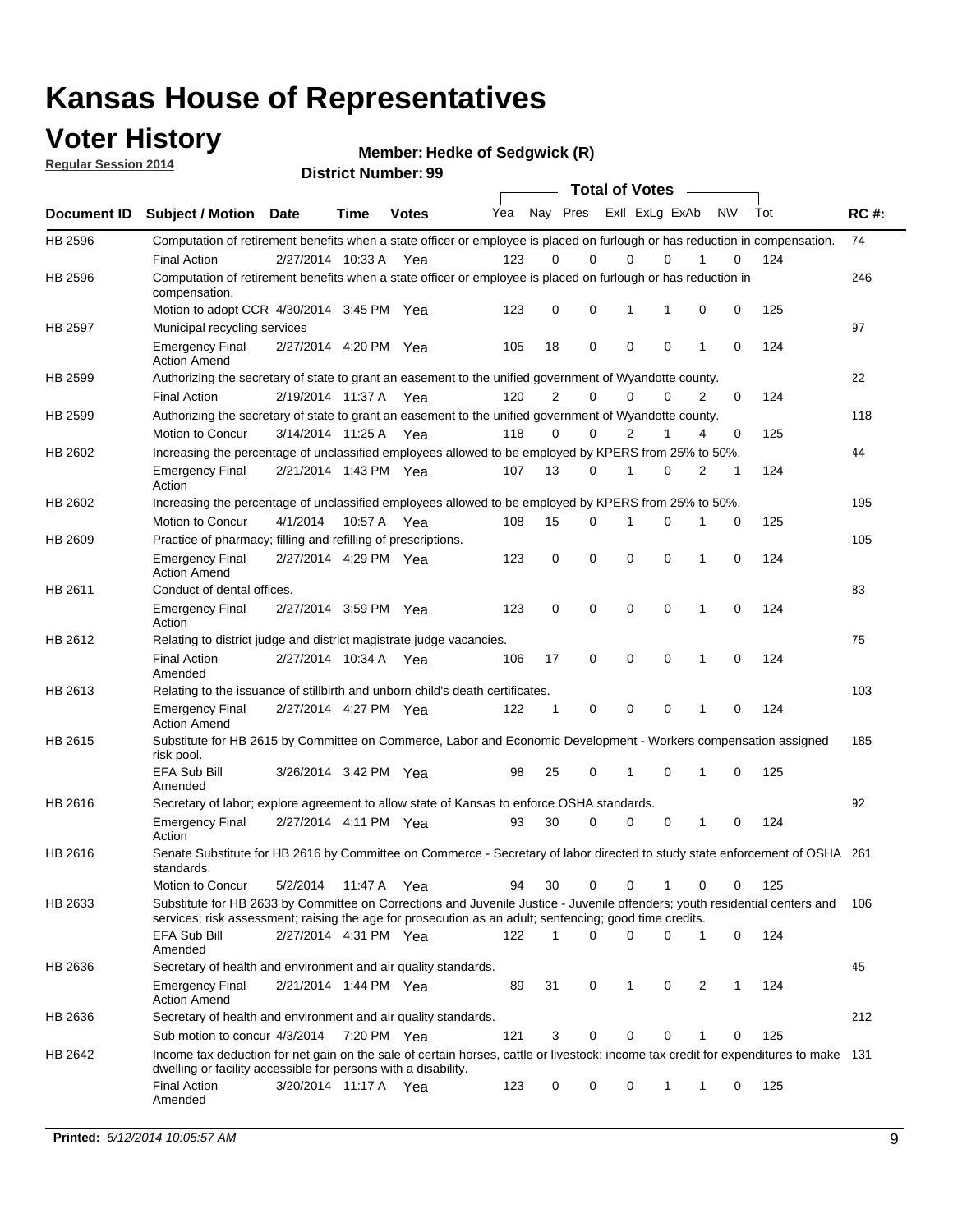#### **Voter History Regular Session 2014**

|  | Member: Hedke of Sedgwick (R) |
|--|-------------------------------|
|  |                               |

| <b>District Number: 99</b> |                                                                                                                                                                                                                                                                                                                                                                                                                                                               |                       |      |               |     |          |             | <b>Total of Votes</b> |                |                |             |     |             |  |
|----------------------------|---------------------------------------------------------------------------------------------------------------------------------------------------------------------------------------------------------------------------------------------------------------------------------------------------------------------------------------------------------------------------------------------------------------------------------------------------------------|-----------------------|------|---------------|-----|----------|-------------|-----------------------|----------------|----------------|-------------|-----|-------------|--|
|                            |                                                                                                                                                                                                                                                                                                                                                                                                                                                               |                       |      |               |     |          |             |                       |                |                |             |     |             |  |
| Document ID                | <b>Subject / Motion Date</b>                                                                                                                                                                                                                                                                                                                                                                                                                                  |                       | Time | <b>Votes</b>  | Yea |          | Nay Pres    |                       | Exll ExLg ExAb |                | <b>NV</b>   | Tot | <b>RC#:</b> |  |
| HB 2643                    | Property tax; classification of commercial and industrial machinery and equipment as personal property; reclassification of<br>property upon termination of IRB tax exemption; use of independent appraisers to appraiser certain                                                                                                                                                                                                                             |                       |      |               |     |          |             |                       |                |                |             |     | 164         |  |
|                            | <b>Final Action</b><br>Amended                                                                                                                                                                                                                                                                                                                                                                                                                                | 3/26/2014 10:56 A Yea |      |               | 123 | $\Omega$ | $\Omega$    |                       | $\Omega$       | 1              | 0           | 125 |             |  |
| HB 2643                    | Property tax; classification of commercial and industrial machinery and equipment as personal property; reclassification of<br>property upon termination of IRB tax exemption; use of independent appraisers to appraiser certain complex property; motor<br>vehicles, members of military; mortgage registration tax phase out and replacement with fees; county clerk technology fund;<br>county treasurer technology fund.                                 |                       |      |               |     |          |             |                       |                |                |             |     | 274         |  |
|                            | Motion to Concur                                                                                                                                                                                                                                                                                                                                                                                                                                              | 5/2/2014              |      | 5:12 PM Yea   | 16  | 108      | 0           | 0                     | 0              |                | 0           | 125 |             |  |
| HB 2643                    | Property tax; classification of commercial and industrial machinery and equipment as personal property; reclassification of<br>property upon termination of IRB tax exemption; use of independent appraisers to appraiser certain complex property; motor<br>vehicles, members of military; mortgage registration tax phase out and replacement with fees; county clerk technology fund;<br>county treasurer technology fund.<br>Motion to adopt CCR 5/3/2014 |                       |      | 1:53 AM $Yea$ | 70  | 53       | 0           | 0                     | 0              | 1              | 1           | 125 | 286         |  |
| HB 2648                    | Property tax exemption for levees.                                                                                                                                                                                                                                                                                                                                                                                                                            |                       |      |               |     |          |             |                       |                |                |             |     | 100         |  |
|                            | <b>Emergency Final</b><br><b>Action Amend</b>                                                                                                                                                                                                                                                                                                                                                                                                                 | 2/27/2014 4:23 PM Yea |      |               | 100 | 23       | 0           | 0                     | 0              | 1              | $\Omega$    | 124 |             |  |
| HB 2651                    | County law library.                                                                                                                                                                                                                                                                                                                                                                                                                                           |                       |      |               |     |          |             |                       |                |                |             |     | 76          |  |
|                            | <b>Final Action</b><br>Amended                                                                                                                                                                                                                                                                                                                                                                                                                                | 2/27/2014 10:38 A     |      | Nay           | 82  | 41       | 0           | $\mathbf 0$           | $\mathbf 0$    | $\mathbf{1}$   | $\Omega$    | 124 |             |  |
| HB 2655                    | Allowing veterans with PTSD to seek mental health treatment upon certain convictions.                                                                                                                                                                                                                                                                                                                                                                         |                       |      |               |     |          |             |                       |                |                |             |     | 77          |  |
|                            | <b>Final Action</b><br>Amended                                                                                                                                                                                                                                                                                                                                                                                                                                | 2/27/2014 10:40 A     |      | Yea           | 123 | 0        | 0           | 0                     | 0              | 1              | 0           | 124 |             |  |
| HB 2655                    | Senate Substitute for HB 2655 by Committee on Judiciary - Allowing veterans with PTSD to seek mental health treatment<br>upon certain convictions; also amending the crimes of interference with law enforcement and giving a false alarm.                                                                                                                                                                                                                    |                       |      |               |     |          |             |                       |                |                |             |     | 224         |  |
|                            | Motion to Concur                                                                                                                                                                                                                                                                                                                                                                                                                                              | 4/4/2014              |      | 5:42 PM Yea   | 122 | $\Omega$ | $\Omega$    | $\Omega$              | 1              | 2              | $\Omega$    | 125 |             |  |
| HB 2656                    | Authorizing the state of Kansas to pay the death gratuity benefit to the designated survivor of a Kansas service member during 48<br>a federal government shutdown and providing for reimbursement to the state                                                                                                                                                                                                                                               |                       |      |               |     |          |             |                       |                |                |             |     |             |  |
|                            | <b>Final Action</b>                                                                                                                                                                                                                                                                                                                                                                                                                                           | 2/26/2014 11:27 A     |      | Yea           | 123 | 0        | 0           | 0                     | 0              |                | 0           | 124 |             |  |
| HB 2661                    | Substitute for HB 2661 by Committee on Energy and Environment - Siting of electric transmission lines; notice and hearing<br>requirements.                                                                                                                                                                                                                                                                                                                    |                       |      |               |     |          |             |                       |                |                |             |     | 181         |  |
|                            | EFA Sub Bill                                                                                                                                                                                                                                                                                                                                                                                                                                                  | 3/26/2014 3:37 PM Yea |      |               | 119 | 4        | 0           | 1                     | 0              | 1              | $\mathbf 0$ | 125 |             |  |
| HB 2662                    | Expungment of driving under the influence convictions.<br><b>Final Action</b><br>Amended                                                                                                                                                                                                                                                                                                                                                                      | 3/14/2014 11:22 A     |      | Nav           | 87  | 31       | 0           | 2                     | 1              | 4              | $\mathbf 0$ | 125 | 116         |  |
| HB 2668                    | Health insurance for qualified professional associations.                                                                                                                                                                                                                                                                                                                                                                                                     |                       |      |               |     |          |             |                       |                |                |             |     | 34          |  |
|                            | <b>Final Action</b><br>Amended                                                                                                                                                                                                                                                                                                                                                                                                                                | 2/21/2014 11:21 A Yea |      |               | 114 | 7        | $\mathbf 0$ | 1                     | 0              | $\overline{2}$ | $\Omega$    | 124 |             |  |
| HB 2668                    | Predetermination of health insurance benefits                                                                                                                                                                                                                                                                                                                                                                                                                 |                       |      |               |     |          |             |                       |                |                |             |     | 262         |  |
|                            | <b>Motion to Concur</b>                                                                                                                                                                                                                                                                                                                                                                                                                                       | 5/2/2014              |      | 12:05 P Yea   | 97  | 27       | 0           | 0                     |                | 0              | 0           | 125 |             |  |
| HB 2669                    | State civil service board; transferred from the department of administration to the office of administrative hearings.                                                                                                                                                                                                                                                                                                                                        |                       |      |               |     |          |             |                       |                |                |             |     | 87          |  |
|                            | <b>Emergency Final</b><br>Action                                                                                                                                                                                                                                                                                                                                                                                                                              | 2/27/2014 4:05 PM Yea |      |               | 110 | 13       | 0           | 0                     | 0              | 1              | 0           | 124 |             |  |
| HB 2673                    | Kansas healing arts act; physician assistant licensure act.                                                                                                                                                                                                                                                                                                                                                                                                   |                       |      |               |     |          |             |                       |                |                |             |     | 91          |  |
|                            | <b>Emergency Final</b><br><b>Action Amend</b>                                                                                                                                                                                                                                                                                                                                                                                                                 | 2/27/2014 4:10 PM Yea |      |               | 105 | 18       | 0           | 0                     | 0              | 1              | 0           | 124 |             |  |
| HB 2673                    | Board of healing arts functions and duties, physician assistants licensure act and podiatry act.                                                                                                                                                                                                                                                                                                                                                              |                       |      |               |     |          |             |                       |                |                |             |     | 270         |  |
|                            | Motion to adopt CCR 5/2/2014                                                                                                                                                                                                                                                                                                                                                                                                                                  |                       |      | 3:39 PM Yea   | 111 | 11       | 0           | 0                     | 1              | 1              | 1           | 125 |             |  |
| HB 2675                    | Relating to procurement negotiating committees; certified businesses.                                                                                                                                                                                                                                                                                                                                                                                         |                       |      |               |     |          |             |                       |                |                |             |     | 165         |  |
|                            | <b>Final Action</b><br>Amended                                                                                                                                                                                                                                                                                                                                                                                                                                | 3/26/2014 10:57 A Yea |      |               | 123 | 0        | 0           | 1                     | 0              | 1              | 0           | 125 |             |  |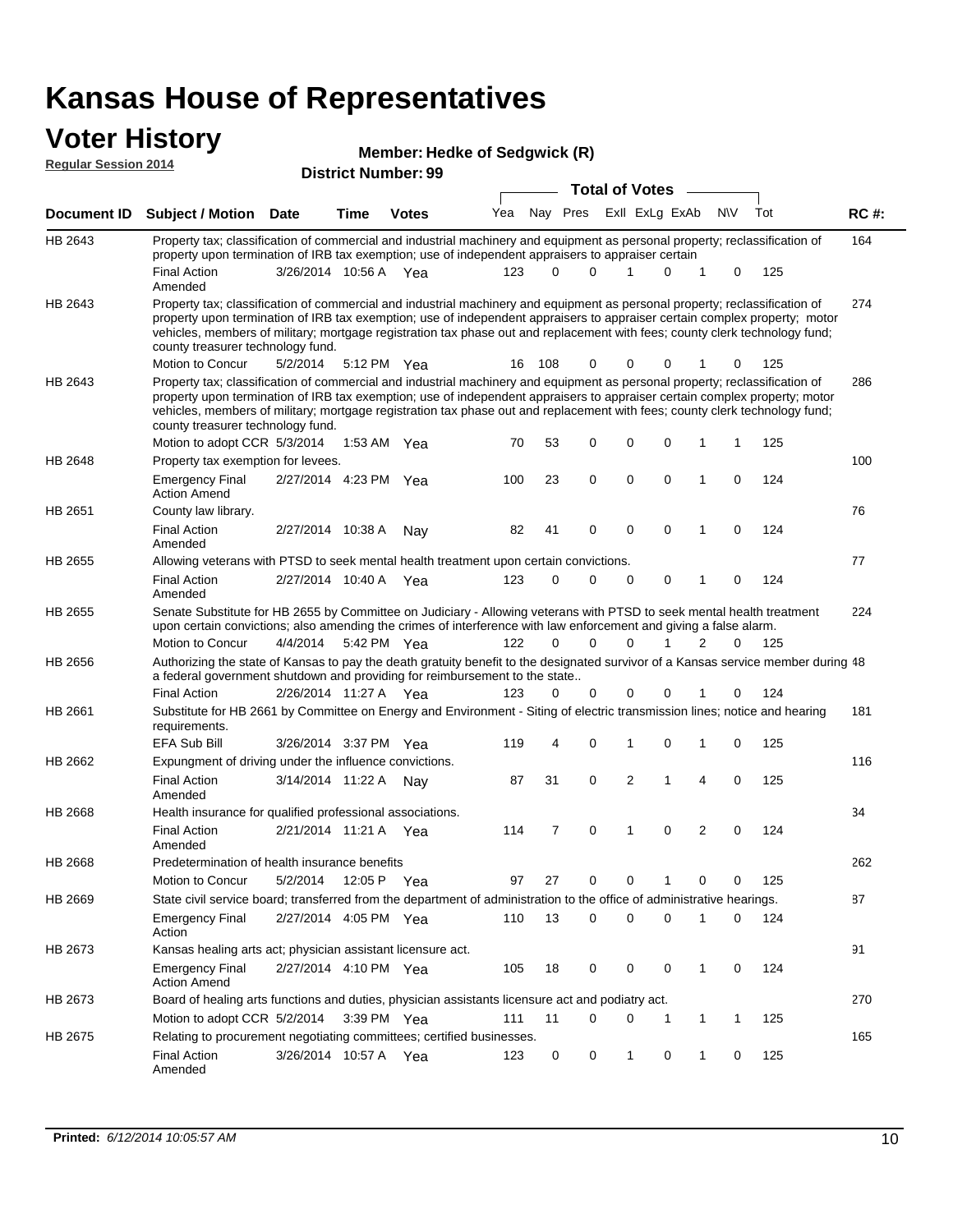### **Voter History**

**District Number: 99 Regular Session 2014**

| Member: Hedke of Sedgwick (R) |  |
|-------------------------------|--|
|                               |  |

|                |                                                                                                                                                                                                                                                 |                       |      |              |     |              | <b>Total of Votes</b> |                |   | $\overline{\phantom{a}}$ |           |     |             |
|----------------|-------------------------------------------------------------------------------------------------------------------------------------------------------------------------------------------------------------------------------------------------|-----------------------|------|--------------|-----|--------------|-----------------------|----------------|---|--------------------------|-----------|-----|-------------|
| Document ID    | <b>Subject / Motion Date</b>                                                                                                                                                                                                                    |                       | Time | <b>Votes</b> | Yea | Nay Pres     |                       | Exll ExLg ExAb |   |                          | <b>NV</b> | Tot | <b>RC#:</b> |
| HB 2681        | Substitute for HB2681 by Committee on Veterans, Military, and Homeland Security--Abolishing the Kansas commission on<br>veterans affairs; creating the Kansas commission on veterans affairs office within the executive branch of government.  |                       |      |              |     |              |                       |                |   |                          |           |     | 132         |
|                | Final Action Sub Bill 3/20/2014 11:18 A Yea                                                                                                                                                                                                     |                       |      |              | 123 | 0            | $\Omega$              | $\Omega$       | 1 | 1                        | 0         | 125 |             |
| HB 2681        | Substitute for HB2681 by Committee on Veterans, Military, and Homeland Security - Abolishing the Kansas commission on<br>veterans affairs; creating the Kansas commission on veterans affairs office within the executive branch of government. |                       |      |              |     |              |                       |                |   |                          |           |     | 219         |
|                | Motion to Concur                                                                                                                                                                                                                                | 4/4/2014              |      | 11:41 A Yea  | 122 | 0            | 0                     | 1              | 1 | 1                        | 0         | 125 |             |
| HB 2684        | Allocating moneys from driver's license fees to the judicial branch nonjudicial salary adjustment fund.                                                                                                                                         |                       |      |              |     |              |                       |                |   |                          |           |     | 78          |
|                | <b>Final Action</b>                                                                                                                                                                                                                             | 2/27/2014 10:41 A     |      | Nav          | 93  | 30           | 0                     | 0              | 0 | 1                        | 0         | 124 |             |
| <b>HB 2687</b> | Unclaimed property act and hearings.                                                                                                                                                                                                            |                       |      |              |     |              |                       |                |   |                          |           |     | 59          |
|                | <b>Final Action</b>                                                                                                                                                                                                                             | 2/26/2014 11:44 A     |      | Yea          | 119 | 4            | 0                     | 0              | 0 | 1                        | 0         | 124 |             |
| HB 2687        | Unclaimed property act and hearings.                                                                                                                                                                                                            |                       |      |              |     |              |                       |                |   |                          |           |     | 251         |
|                | Motion to Concur                                                                                                                                                                                                                                | 5/1/2014              |      | 1:56 PM Yea  | 125 | 0            | 0                     | 0              | 0 | $\Omega$                 | 0         | 125 |             |
| HB 2689        | Amending which convictions are counted for driving while license canceled, suspended or revoked.                                                                                                                                                |                       |      |              |     |              |                       |                |   |                          |           |     | 231         |
|                | <b>Final Action</b><br>Amended                                                                                                                                                                                                                  | 4/5/2014              |      | 10:23 A Yea  | 121 | 0            | 0                     | 0              | 0 | 4                        | 0         | 125 |             |
| HB 2693        | Providing for testing by community colleges for commercial driver's licenses and allowing temporary commercial driver's<br>license holders the ability to drive class A commercial vehicles.                                                    |                       |      |              |     |              |                       |                |   |                          |           |     | 104         |
|                | <b>Emergency Final</b><br><b>Action Amend</b>                                                                                                                                                                                                   | 2/27/2014 4:28 PM Yea |      |              | 123 | 0            | 0                     | 0              | 0 | 1                        | 0         | 124 |             |
| HB 2693        | Senate Substitute for HB 2693 by Committee on Transportation - Providing for testing by community colleges for commercial 255                                                                                                                   |                       |      |              |     |              |                       |                |   |                          |           |     |             |
|                | driver's licenses; entities serving as driver's licenses examiners.<br>Motion to adopt CCR 5/1/2014 4:42 PM Yea                                                                                                                                 |                       |      |              | 125 | 0            | 0                     | 0              | 0 | 0                        | 0         | 125 |             |
| HB 2715        | Farm machinery and equipment annual highway permits, commercial drivers' license.                                                                                                                                                               |                       |      |              |     |              |                       |                |   |                          |           |     | 98          |
|                | <b>Emergency Final</b><br><b>Action Amend</b>                                                                                                                                                                                                   | 2/27/2014 4:21 PM Yea |      |              | 123 | 0            | 0                     | 0              | 0 | 1                        | 0         | 124 |             |
| HB 2717        | Registration of operators of assisted living, residential health care, home plus or adult day care facilities.                                                                                                                                  |                       |      |              |     |              |                       |                |   |                          |           |     | 175         |
|                | <b>Emergency Final</b><br><b>Action Amend</b>                                                                                                                                                                                                   | 3/26/2014 3:29 PM Yea |      |              | 114 | 9            | $\Omega$              |                | 0 | 1                        | 0         | 125 |             |
| HB 2721        | Substitute for Substitute for HB 2721 by Committee on Commerce, Labor and Economic Development †Enacting the<br>business entity standard treatment act.                                                                                         |                       |      |              |     |              |                       |                |   |                          |           |     | 117         |
|                | Final Action Sub Bill 3/14/2014 11:23 A Yea                                                                                                                                                                                                     |                       |      |              | 118 | 0            | 0                     | 2              | 1 | 4                        | 0         | 125 |             |
| HB 2721        | Substitute for Substitute for HB 2721 by Committee on Commerce, Labor and Economic Development - Enacting the business 273<br>entity standard treatment act.                                                                                    |                       |      |              |     |              |                       |                |   |                          |           |     |             |
|                | Motion to Concur                                                                                                                                                                                                                                | 5/2/2014              |      | 3:59 PM Yea  | 122 | 0            | 0                     | 0              | 1 | 1                        | 1         | 125 |             |
| HB 2724        | Uniform commercial driver's license act: definition of tank vehicle.                                                                                                                                                                            |                       |      |              |     |              |                       |                |   |                          |           |     | 99          |
|                | <b>Emergency Final</b><br>Action                                                                                                                                                                                                                | 2/27/2014 4:22 PM Yea |      |              | 122 | $\mathbf{1}$ | $\mathbf 0$           | 0              | 0 | 1                        | 0         | 124 |             |
| <b>HB 2727</b> | Expiration of license plates and placards for individuals with disability.                                                                                                                                                                      |                       |      |              |     |              |                       |                |   |                          |           |     | 88          |
|                | <b>Emergency Final</b><br>Action                                                                                                                                                                                                                | 2/27/2014 4:06 PM Yea |      |              | 123 | 0            | 0                     | 0              | 0 | 1                        | 0         | 124 |             |
| HB 2728        | Permits for the operation of salvage vehicles no longer required to be prepared in triplicate.                                                                                                                                                  |                       |      |              |     |              |                       |                |   |                          |           |     | 89          |
|                | <b>Emergency Final</b><br>Action                                                                                                                                                                                                                | 2/27/2014 4:07 PM Yea |      |              | 122 | 1            | 0                     | 0              | 0 | 1                        | 0         | 124 |             |
| HB 2728        | Permits for the operation of salvage vehicles no longer required to be prepared in triplicate.                                                                                                                                                  |                       |      |              |     |              |                       |                |   |                          |           |     | 192         |
|                | Motion to Concur                                                                                                                                                                                                                                | 3/31/2014 11:43 A Yea |      |              | 122 | 0            | 0                     |                | 0 | 2                        | 0         | 125 |             |
| HB 2732        | Sales tax authority for Rooks county for constructing or remodeling a jail facility.                                                                                                                                                            |                       |      |              |     |              |                       |                |   |                          |           |     | 232         |
|                | <b>Final Action</b>                                                                                                                                                                                                                             | 4/5/2014              |      | 10:24 A Yea  | 121 | 0            | 0                     | 0              | 0 | 4                        | 0         | 125 |             |
| HB 2744        | Insurance; coverage for autism spectrum disorder.                                                                                                                                                                                               |                       |      |              |     |              |                       |                |   |                          |           |     | 137         |
|                | <b>Final Action</b>                                                                                                                                                                                                                             | 3/21/2014 10:14 A Yea |      |              | 114 | 3            | 0                     | 0              | 1 | 6                        | 1         | 125 |             |
|                | Amended                                                                                                                                                                                                                                         |                       |      |              |     |              |                       |                |   |                          |           |     |             |
| HB 2745        | Tax lien on property voluntarily transferred.                                                                                                                                                                                                   |                       |      |              |     |              |                       |                |   |                          |           |     | 166         |
|                | <b>Final Action</b>                                                                                                                                                                                                                             | 3/26/2014 10:58 A     |      | Yea          | 123 | 0            | 0                     | 1              | 0 | 1                        | 0         | 125 |             |
|                | Printed: 6/12/2014 10:05:57 AM                                                                                                                                                                                                                  |                       |      |              |     |              |                       |                |   |                          |           |     | 11          |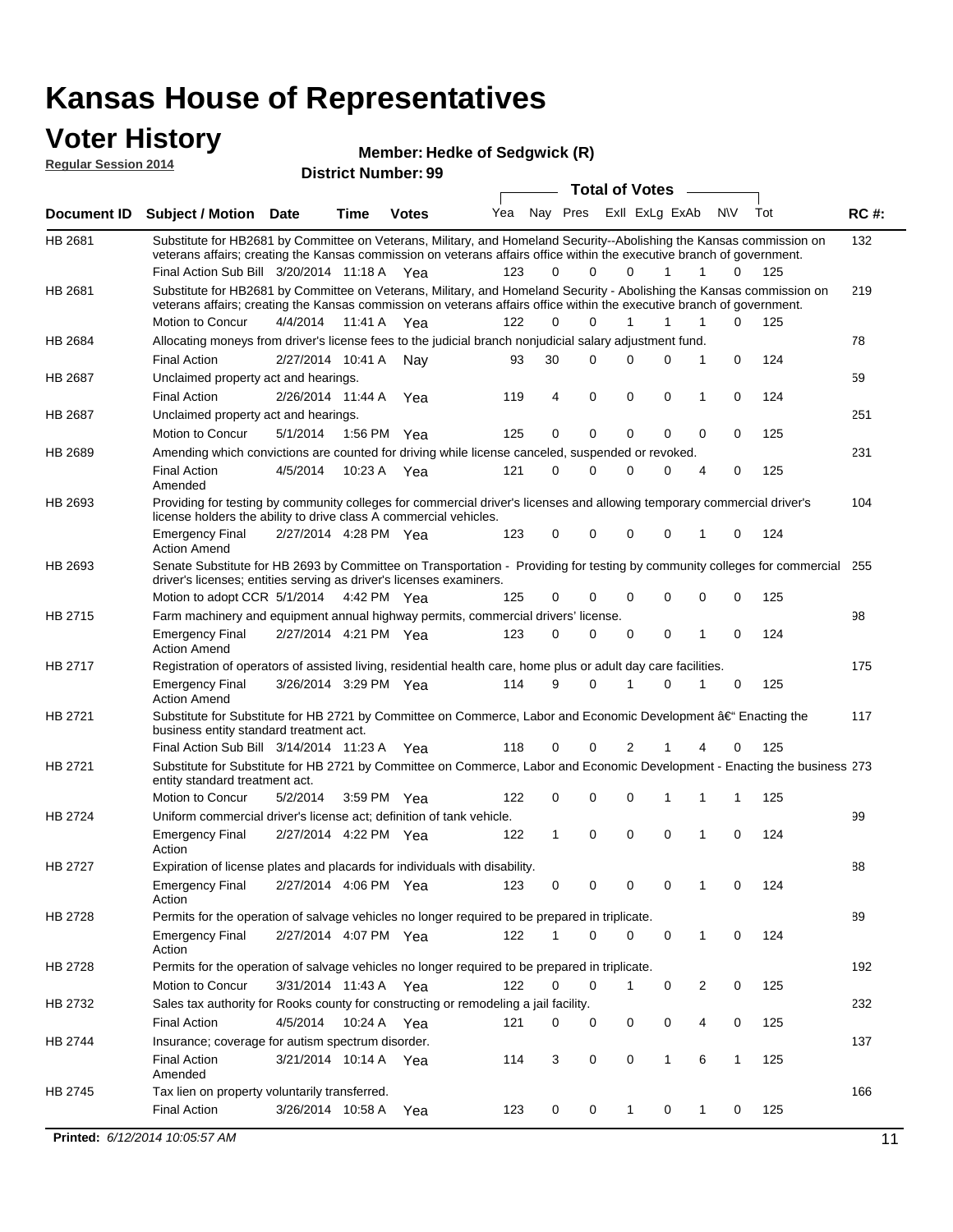## **Voter History**

**Regular Session 2014**

#### **Member: Hedke of Sedgwick (R)**

|                 |                                                                                                                                                                                                                                                      |                       |             |              |     |             |          | <b>Total of Votes</b> |             |   |             |     |             |
|-----------------|------------------------------------------------------------------------------------------------------------------------------------------------------------------------------------------------------------------------------------------------------|-----------------------|-------------|--------------|-----|-------------|----------|-----------------------|-------------|---|-------------|-----|-------------|
| Document ID     | <b>Subject / Motion Date</b>                                                                                                                                                                                                                         |                       | Time        | <b>Votes</b> | Yea | Nay Pres    |          | Exll ExLg ExAb        |             |   | <b>NV</b>   | Tot | <b>RC#:</b> |
| HB 2755         | Repealing the sunset on the Kansas taxpayer transparency act.                                                                                                                                                                                        |                       |             |              |     |             |          |                       |             |   |             |     | 140         |
|                 | <b>Final Action</b>                                                                                                                                                                                                                                  | 3/24/2014 10:13 A     |             | Yea          | 122 | 0           | 0        | 0                     | 0           | 3 | $\mathbf 0$ | 125 |             |
| HB 2767         | State child death review board.                                                                                                                                                                                                                      |                       |             |              |     |             |          |                       |             |   |             |     | 167         |
|                 | <b>Final Action</b><br>Amended                                                                                                                                                                                                                       | 3/26/2014 10:59 A     |             | Yea          | 123 | 0           | 0        | 1                     | 0           | 1 | 0           | 125 |             |
| <b>HCR 5029</b> | Urging the Kansas bureau of investigation to establish a blue alert system for the state of Kansas.                                                                                                                                                  |                       |             |              |     |             |          |                       |             |   |             |     | 95          |
|                 | <b>Emergency Final</b><br><b>Action Amend</b>                                                                                                                                                                                                        | 2/27/2014 4:15 PM Yea |             |              | 121 | 2           | 0        | 0                     | 0           | 1 | 0           | 124 |             |
| <b>HCR 5031</b> | Urging Congress to provide for the prompt payment of disability compensation to U.S. Veterans.                                                                                                                                                       |                       |             |              |     |             |          |                       |             |   |             |     | 125         |
|                 | <b>Final Action</b>                                                                                                                                                                                                                                  | 3/19/2014 11:21 A Yea |             |              | 122 | $\Omega$    | $\Omega$ | 0                     | 1           | 2 | 0           | 125 |             |
| HR 6049         | Resolution encouraging the creation of a Kansas plan for comprehensive treatment of chronic obstruction pulmonary<br>disease.                                                                                                                        |                       |             |              |     |             |          |                       |             |   |             |     | 109         |
|                 | <b>Emergency Final</b><br><b>Action Amend</b>                                                                                                                                                                                                        | 3/6/2014              | 11:24 A     | Yea          | 120 | $\mathbf 0$ | 0        | 2                     | 1           | 2 | $\mathbf 0$ | 125 |             |
| HR 6063         | Urging the President to extend the qualifications for the Women's Army Corps Service Medal.                                                                                                                                                          |                       |             |              |     |             |          |                       |             |   |             |     | 143         |
|                 | <b>Final Action</b>                                                                                                                                                                                                                                  | 3/25/2014 10:11 A Yea |             |              | 123 | 0           | $\Omega$ | 1                     | $\Omega$    | 1 | 0           | 125 |             |
| <b>SB 40</b>    | House Substitute for SB 40 by Committee on Corrections and Juvenile Justice $\hat{a}\in$ Secretary of corrections; including juvenile 123<br>offenders in the prison made goods act; authorizing use of correctional industries funds for payment of |                       |             |              |     |             |          |                       |             |   |             |     |             |
|                 | Final Action Sub Bill 3/17/2014 11:23 A Yea                                                                                                                                                                                                          |                       |             |              | 123 | 0           | 0        | 0                     | 0           | 2 | 0           | 125 |             |
| SB 54           | Medical assistance recovery program; rules and regulations.                                                                                                                                                                                          |                       |             |              |     |             |          |                       |             |   |             |     | 174         |
|                 | <b>Emergency Final</b><br><b>Action Amend</b>                                                                                                                                                                                                        | 3/26/2014 3:28 PM Yea |             |              | 95  | 28          | 0        | 1                     | 0           | 1 | $\mathbf 0$ | 125 |             |
| SB 54           | Amendments to statutes regulating abortions.                                                                                                                                                                                                         |                       |             |              |     |             |          |                       |             |   |             |     | 214         |
|                 | Motion to Adopt CCR 4/4/2014                                                                                                                                                                                                                         |                       | 9:59 AM Yea |              | 112 | 11          | 0        |                       | $\mathbf 0$ | 1 | $\mathbf 0$ | 125 |             |
| SB 63           | State use law; purchases by municipalities; committee sunset date and chairperson selection.                                                                                                                                                         |                       |             |              |     |             |          |                       |             |   |             |     | 280         |
|                 | Motion to adopt CCR 5/2/2014                                                                                                                                                                                                                         |                       | 8:52 PM Yea |              | 124 | $\mathbf 0$ | 0        | 0                     | 0           | 1 | $\mathbf 0$ | 125 |             |
| SB 99           | Lobbyists defined.                                                                                                                                                                                                                                   |                       |             |              |     |             |          |                       |             |   |             |     | 184         |
|                 | <b>Emergency Final</b><br>Action                                                                                                                                                                                                                     | 3/26/2014 3:41 PM Yea |             |              | 117 | 6           | 0        | 1                     | 0           | 1 | $\mathbf 0$ | 125 |             |
| SB 147          | House Substitute for SB 147 by Committee on Agriculture and Natural Resources †Amending the powers and duties of the 133<br>Kansas department of agriculture division of conservation and the state conservation commission.                         |                       |             |              |     |             |          |                       |             |   |             |     |             |
|                 | Final Action Sub Bill 3/20/2014 11:19 A Yea<br>Amended                                                                                                                                                                                               |                       |             |              | 123 | $\Omega$    | $\Omega$ | 0                     | 1           | 1 | 0           | 125 |             |
| <b>SB 218</b>   | House Substitute for SB 218 by Committee on Appropriations-Education; relating to the financing and instruction thereof;                                                                                                                             |                       |             |              |     |             |          |                       |             |   |             |     | 226         |
|                 | making and concerning appropriations for the fiscal years ending June 30, 2014, and June 30, 2015, for certain agencies.<br>Final Action Sub Bill 4/4/2014 6:17 PM Nay                                                                               |                       |             |              | 91  | 31          | $\Omega$ | $\Omega$              | 1           | 2 | $\Omega$    | 125 |             |
|                 | Amended                                                                                                                                                                                                                                              |                       |             |              |     |             |          |                       |             |   |             |     |             |
| <b>SB 218</b>   | House Substitute for SB 218 by Committee on Appropriations-Education; relating to the financing and instruction thereof;                                                                                                                             |                       |             |              |     |             |          |                       |             |   |             |     | 237         |
|                 | making and concerning appropriations for the fiscal years ending June 30, 2014, and June 30, 2015, for certain agencies.                                                                                                                             |                       |             |              |     |             |          |                       |             |   |             |     |             |
|                 | Sub Motion to Adopt 4/6/2014 12:51 A Yea                                                                                                                                                                                                             |                       |             |              | 55  | 67          | 0        | 0                     | 0           | 3 | 0           | 125 |             |
| SB 231          | <b>CCR</b><br>House Substitute for SB 231 †Concerning valuation and appeals; renaming the state court of tax appeals; timing of<br>decisions.                                                                                                        |                       |             |              |     |             |          |                       |             |   |             |     | 134         |
|                 | Final Action Sub Bill 3/20/2014 11:21 A Yea                                                                                                                                                                                                          |                       |             |              | 123 | 0           | 0        | 0                     | 1           | 1 | 0           | 125 |             |
|                 | Amended                                                                                                                                                                                                                                              |                       |             |              |     |             |          |                       |             |   |             |     |             |
| SB 231          | House Substitute for SB 231 - Concerning valuation and appeals; renaming the state court of tax appeals; timing of<br>decisions                                                                                                                      |                       |             |              |     |             |          |                       |             |   |             |     | 281         |
|                 | Motion to Adopt CCR 5/2/2014 8:56 PM Yea                                                                                                                                                                                                             |                       |             |              | 124 | 0           | 0        | 0                     | 0           | 1 | 0           | 125 |             |
| SB 245          | House Substitute for SB 245 by Committee on Appropriations - Appropriations for FY 2014, FY 2015, and FY 2016 for the<br>department of corrections; capital improvement projects.                                                                    |                       |             |              |     |             |          |                       |             |   |             |     | 13          |
|                 | Final Action Sub Bill 2/13/2014 11:34 A Yea<br>Amended                                                                                                                                                                                               |                       |             |              | 79  | 41          | 0        | 3                     | 0           | 1 | 0           | 124 |             |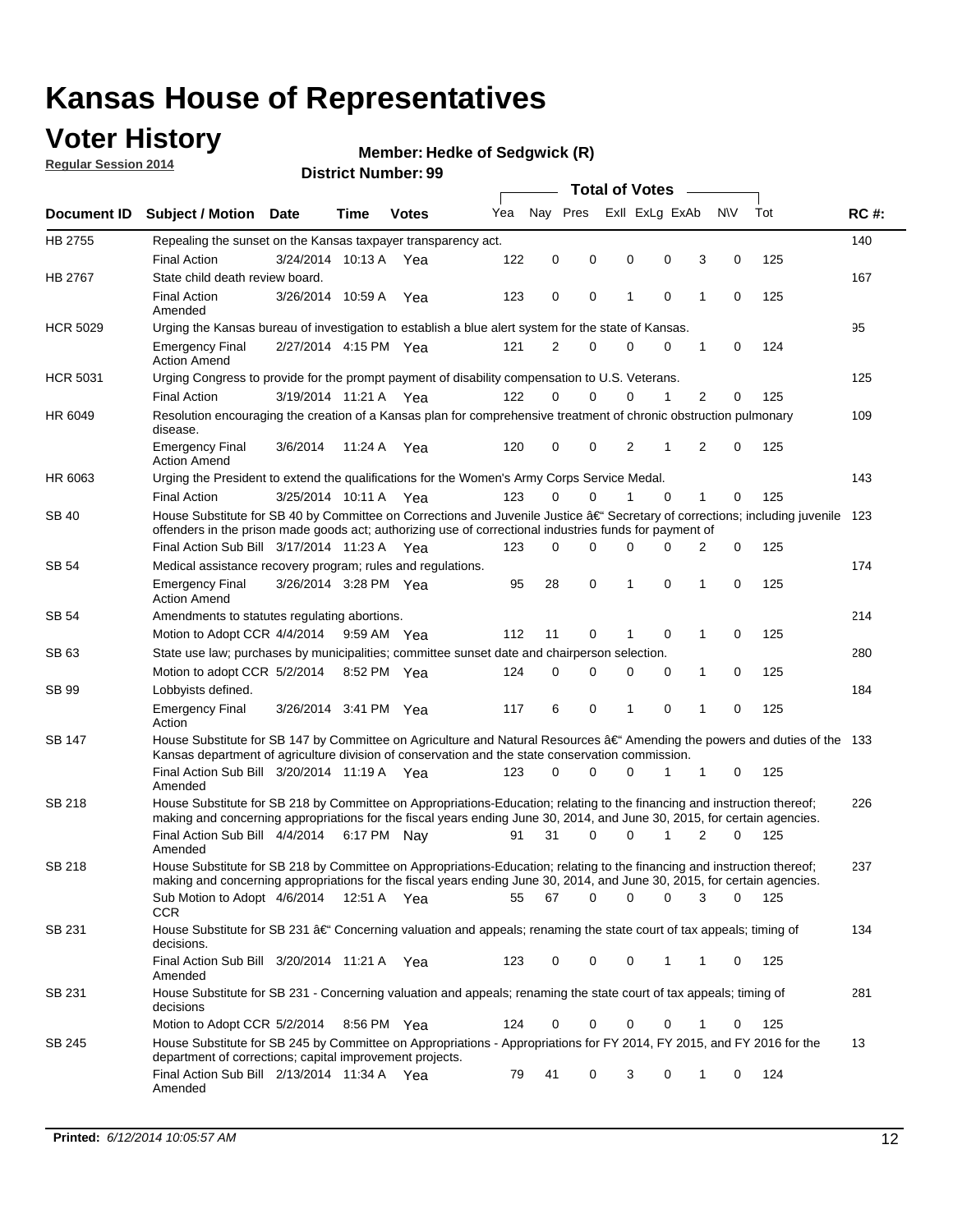### **Voter History**

#### **Member: Hedke of Sedgwick (R)**

**Regular Session 2014**

|               |                                                                                                                                                                                                                                                                                                                                                                                                                                                                                                                                                                                                                                                                                                                                                                                                                   |                       |             | มาวนางเ เงนเเม <del>งต</del> า. <i>วว</i> |     |    | <b>Total of Votes</b>       |   |             |                |             |     |             |
|---------------|-------------------------------------------------------------------------------------------------------------------------------------------------------------------------------------------------------------------------------------------------------------------------------------------------------------------------------------------------------------------------------------------------------------------------------------------------------------------------------------------------------------------------------------------------------------------------------------------------------------------------------------------------------------------------------------------------------------------------------------------------------------------------------------------------------------------|-----------------------|-------------|-------------------------------------------|-----|----|-----------------------------|---|-------------|----------------|-------------|-----|-------------|
|               | Document ID Subject / Motion Date                                                                                                                                                                                                                                                                                                                                                                                                                                                                                                                                                                                                                                                                                                                                                                                 |                       | <b>Time</b> | <b>Votes</b>                              |     |    | Yea Nay Pres ExII ExLg ExAb |   |             |                | <b>NV</b>   | Tot | <b>RC#:</b> |
| <b>SB 245</b> | House Substitute for SB 245 by Committee on Appropriations - Education funding; relating to mineral production; creating the 258<br>mineral production education fund, crediting 20% of remainder from oil and gas tax into such fund, moneys expended on<br>education; abolishing the oil and gas valuation depletion trust fund; allowing the counties to retain funds already in such<br>county's oil and gas valuation depletion trust fund; concerning school financing sources; proceeds from the tax levied by a<br>school district under authority of K.S.A. 2013 Supp. 72-6431, remitted to the state treasury to the credit of the state school<br>district finance fund not to the district's general fund; making and concerning appropriations for fiscal year 2017.<br>Motion to adopt CCR 5/1/2014 |                       |             | 5:06 PM Yea                               | 88  | 37 | 0                           | 0 | 0           | 0              | 0           | 125 |             |
| <b>SB 248</b> | Victim notification prior to release of certain inmates.                                                                                                                                                                                                                                                                                                                                                                                                                                                                                                                                                                                                                                                                                                                                                          |                       |             |                                           |     |    |                             |   |             |                |             |     | 119         |
|               | <b>Final Action</b>                                                                                                                                                                                                                                                                                                                                                                                                                                                                                                                                                                                                                                                                                                                                                                                               | 3/17/2014 11:18 A     |             | Yea                                       | 122 | 0  | 0                           | 0 | 0           | 2              | 1           | 125 |             |
| SB 254        | Medical assistance recovery program; rules and regulations.                                                                                                                                                                                                                                                                                                                                                                                                                                                                                                                                                                                                                                                                                                                                                       |                       |             |                                           |     |    |                             |   |             |                |             |     | 179         |
|               | <b>Emergency Final</b><br>Action                                                                                                                                                                                                                                                                                                                                                                                                                                                                                                                                                                                                                                                                                                                                                                                  | 3/26/2014 3:34 PM Yea |             |                                           | 123 | 0  | 0                           | 1 | 0           | $\mathbf{1}$   | 0           | 125 |             |
| SB 256        | Attorney general; costs in criminal appeals.                                                                                                                                                                                                                                                                                                                                                                                                                                                                                                                                                                                                                                                                                                                                                                      |                       |             |                                           |     |    |                             |   |             |                |             |     | 147         |
|               | <b>Final Action</b><br>Amended                                                                                                                                                                                                                                                                                                                                                                                                                                                                                                                                                                                                                                                                                                                                                                                    | 3/25/2014 10:16 A     |             | Yea                                       | 119 | 4  | 0                           | 1 | 0           | 1              | $\mathbf 0$ | 125 |             |
| SB 256        | Amending the crime of mistreatment of a dependent adult; creating the crime of mistreatment of an elder person; amending<br>the crime of unlawful sexual relations; amending provisions relating to appearance bonds and surety regulation; amending<br>violations of the Kansas racketeer influenced and corrupt organization act; also concerning the attorney general, costs in<br>criminal appeals.                                                                                                                                                                                                                                                                                                                                                                                                           |                       |             |                                           |     |    |                             |   |             |                |             |     | 236         |
|               | Motion to Adopt CCR 4/5/2014                                                                                                                                                                                                                                                                                                                                                                                                                                                                                                                                                                                                                                                                                                                                                                                      |                       |             | 6:52 PM Yea                               | 118 | 4  | 0                           | 0 | 0           | 3              | 0           | 125 |             |
| SB 258        | Amending the juvenile statute of limitations to match adult time limitations for sex crimes.                                                                                                                                                                                                                                                                                                                                                                                                                                                                                                                                                                                                                                                                                                                      |                       |             |                                           |     |    |                             |   |             |                |             |     | 135         |
|               | <b>Final Action</b><br>Amended                                                                                                                                                                                                                                                                                                                                                                                                                                                                                                                                                                                                                                                                                                                                                                                    | 3/20/2014 11:21 A Yea |             |                                           | 123 | 0  | 0                           | 0 | 1           | 1              | 0           | 125 |             |
| <b>SB 258</b> | Relating to issuance of certificates of birth resulting in stillbirth.                                                                                                                                                                                                                                                                                                                                                                                                                                                                                                                                                                                                                                                                                                                                            |                       |             |                                           |     |    |                             |   |             |                |             |     | 259         |
|               | Motion to Adopt CCR 5/1/2014 5:12 PM Yea                                                                                                                                                                                                                                                                                                                                                                                                                                                                                                                                                                                                                                                                                                                                                                          |                       |             |                                           | 121 | 4  | 0                           | 0 | 0           | 0              | 0           | 125 |             |
| SB 263        | Establishing the military funeral honors fund under the adjutant general's office.                                                                                                                                                                                                                                                                                                                                                                                                                                                                                                                                                                                                                                                                                                                                |                       |             |                                           |     |    |                             |   |             |                |             |     | 148         |
|               | <b>Final Action</b><br>Amended                                                                                                                                                                                                                                                                                                                                                                                                                                                                                                                                                                                                                                                                                                                                                                                    | 3/25/2014 10:17 A Yea |             |                                           | 123 | 0  | 0                           | 1 | 0           | 1              | 0           | 125 |             |
| SB 263        | Veterans and military matters; military honors fund; death gratuity; disabled veterans preference, state jobs and contracts;<br>schools on military reservations, funding.                                                                                                                                                                                                                                                                                                                                                                                                                                                                                                                                                                                                                                        |                       |             |                                           |     |    |                             |   |             |                |             |     | 256         |
|               | Motion to adopt CCR 5/1/2014 4:47 PM Yea                                                                                                                                                                                                                                                                                                                                                                                                                                                                                                                                                                                                                                                                                                                                                                          |                       |             |                                           | 124 | 0  | 0                           | 0 | $\mathbf 0$ | 0              | 1           | 125 |             |
| SB 265        | Income definition for Homestead Refund eligibility.                                                                                                                                                                                                                                                                                                                                                                                                                                                                                                                                                                                                                                                                                                                                                               |                       |             |                                           |     |    |                             |   |             |                |             |     | 113         |
|               | <b>Final Action</b><br>Amended                                                                                                                                                                                                                                                                                                                                                                                                                                                                                                                                                                                                                                                                                                                                                                                    | 3/13/2014 11:23 A Yea |             |                                           | 121 | 0  | 0                           | 1 | 1           | $\overline{2}$ | 0           | 125 |             |
| SB 265        | Definition of income for homestead refund and SAFESR eligibility; income tax credits for adoption expenses and expenses to<br>make dwelling or facility accessible to persons with a disability; income tax deductions, self-employment taxes, expenses<br>related to organ donations, net gain on the sale of certain livestock; withholding, non-resident pass-through entity income;<br>Kansas taxpayer transparency act, sunset; sales tax exemptions.<br>Motion to Adopt CCR 4/4/2014 6:29 PM Yea                                                                                                                                                                                                                                                                                                            |                       |             |                                           | 122 | 0  | 0                           | 0 | 1           | 2              | 0           | 125 | 227         |
| SB 266        | Mineral severance tax return file date.                                                                                                                                                                                                                                                                                                                                                                                                                                                                                                                                                                                                                                                                                                                                                                           |                       |             |                                           |     |    |                             |   |             |                |             |     | 114         |
|               | <b>Final Action</b><br>Amended                                                                                                                                                                                                                                                                                                                                                                                                                                                                                                                                                                                                                                                                                                                                                                                    | 3/13/2014 11:24 A     |             | Yea                                       | 121 | 0  | 0                           | 1 | 1           | 2              | 0           | 125 |             |
| SB 266        | Severance tax return and payment dates; sales tax authority for Rooks county; property tax exemptions for certain donations<br>of land to the state and for amateur-built aircraft; sales tax exemptions for surface mining equipment and certain charitable<br>organizations.                                                                                                                                                                                                                                                                                                                                                                                                                                                                                                                                    |                       |             |                                           |     |    |                             |   |             |                |             |     | 266         |
|               | Motion to Adopt CCR 5/2/2014                                                                                                                                                                                                                                                                                                                                                                                                                                                                                                                                                                                                                                                                                                                                                                                      |                       |             | $3:19 \text{ PM}$ Yea                     | 122 | 1  | 0                           | 0 | 1           | 1              | 0           | 125 |             |
| SB 267        | Insurance; excluding real estate from acceptable security deposits with the commissioner and requiring original handwritten<br>signatures on deposit forms.                                                                                                                                                                                                                                                                                                                                                                                                                                                                                                                                                                                                                                                       |                       |             |                                           |     |    |                             |   |             |                |             |     | 144         |
|               | <b>Final Action</b>                                                                                                                                                                                                                                                                                                                                                                                                                                                                                                                                                                                                                                                                                                                                                                                               | 3/25/2014 10:12 A Yea |             |                                           | 123 | 0  | 0                           | 1 | 0           | 1              | 0           | 125 |             |
| SB 268        | Insurance; Risk-based capital requirements.                                                                                                                                                                                                                                                                                                                                                                                                                                                                                                                                                                                                                                                                                                                                                                       |                       |             |                                           |     |    |                             |   |             |                |             |     | 145         |
|               | <b>Final Action</b>                                                                                                                                                                                                                                                                                                                                                                                                                                                                                                                                                                                                                                                                                                                                                                                               | 3/25/2014 10:13 A     |             | Yea                                       | 123 | 0  | 0                           | 1 | 0           | 1              | 0           | 125 |             |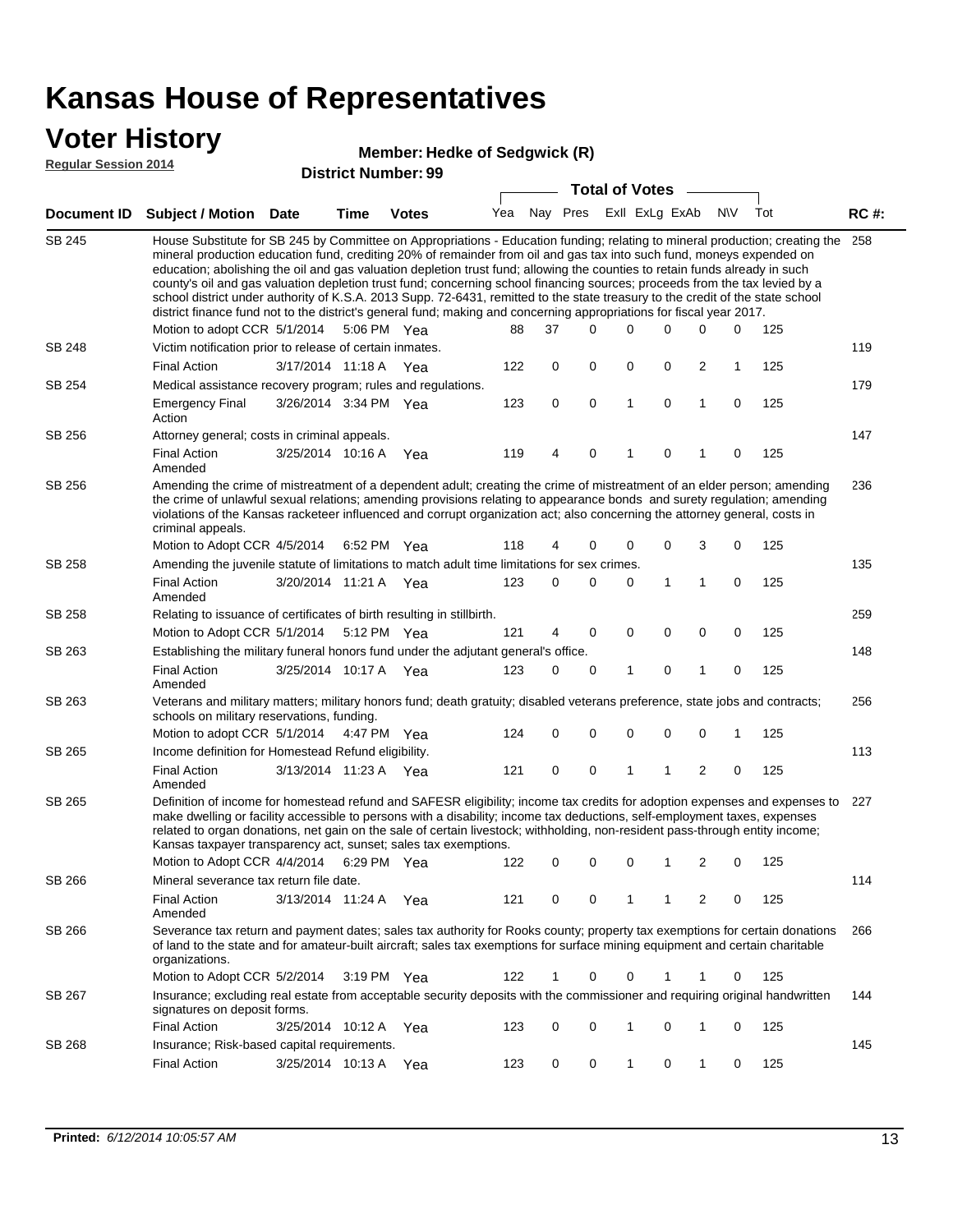## **Voter History**

**Regular Session 2014**

#### **Member: Hedke of Sedgwick (R)**

|               |                                                                                                                                                                                    |                       |             |       |     |                |          | <b>Total of Votes</b> |             |                |             |     |             |
|---------------|------------------------------------------------------------------------------------------------------------------------------------------------------------------------------------|-----------------------|-------------|-------|-----|----------------|----------|-----------------------|-------------|----------------|-------------|-----|-------------|
| Document ID   | <b>Subject / Motion Date</b>                                                                                                                                                       |                       | Time        | Votes | Yea | Nay Pres       |          | Exll ExLg ExAb        |             |                | <b>NV</b>   | Tot | <b>RC#:</b> |
| SB 271        | Amending the Kansas medicaid fraud control act.                                                                                                                                    |                       |             |       |     |                |          |                       |             |                |             |     | 176         |
|               | <b>Emergency Final</b><br><b>Action Amend</b>                                                                                                                                      | 3/26/2014 3:30 PM Yea |             |       | 123 | 0              | 0        | 1                     | $\mathbf 0$ | 1              | $\mathbf 0$ | 125 |             |
| SB 271        | Amending the Kansas medicaid fraud control act.                                                                                                                                    |                       |             |       |     |                |          |                       |             |                |             |     | 228         |
|               | Motion to Adopt CCR 4/4/2014 6:33 PM Yea                                                                                                                                           |                       |             |       | 122 | 0              | 0        | 0                     | 1           | $\overline{2}$ | 0           | 125 |             |
| SB 272        | Eliminating the 3% limit on controlled shooting area acreage in a county.                                                                                                          |                       |             |       |     |                |          |                       |             |                |             |     | 149         |
|               | <b>Final Action</b>                                                                                                                                                                | 3/25/2014 10:19 A Yea |             |       | 123 | 0              | 0        | 1                     | $\mathbf 0$ | 1              | $\mathbf 0$ | 125 |             |
| SB 273        | House Substitute for SB 273 by Committee on Transportation †Commercial vehicles; regulation and registration thereof.                                                              |                       |             |       |     |                |          |                       |             |                |             |     | 168         |
|               | Final Action Sub Bill 3/26/2014 11:00 A Yea<br>Amended                                                                                                                             |                       |             |       | 122 | 1              | 0        | 1                     | 0           | 1              | 0           | 125 |             |
| SB 273        | Regulation of commercial motor vehicles; exemption from rules and regulations of the Kansas corporation commission.                                                                |                       |             |       |     |                |          |                       |             |                |             |     | 265         |
|               | Motion to Adopt CCR 5/2/2014                                                                                                                                                       |                       | 3:10 PM Yea |       | 101 | 22             | 0        | 0                     |             |                | 0           | 125 |             |
| SB 274        | Political action committees, legislative leadership.                                                                                                                               |                       |             |       |     |                |          |                       |             |                |             |     | 169         |
|               | <b>Final Action</b><br>Amended                                                                                                                                                     | 3/26/2014 11:01 A Yea |             |       | 108 | 15             | 0        | 1                     | $\mathbf 0$ | 1              | 0           | 125 |             |
| <b>SB 278</b> | Establishing the state board of veterinary examiners within the animal health division of the Kansas department of agriculture<br>for a two-year period.                           |                       |             |       |     |                |          |                       |             |                |             |     | 127         |
|               | <b>Final Action</b>                                                                                                                                                                | 3/19/2014 11:24 A     |             | Yea   | 122 | 0              | 0        | 0                     | 1           | 2              | $\mathbf 0$ | 125 |             |
| SB 284        | Amending the Kansas 911 act.                                                                                                                                                       |                       |             |       |     |                |          |                       |             |                |             |     | 124         |
|               | <b>Final Action</b>                                                                                                                                                                | 3/17/2014 11:24 A     |             | Yea   | 121 | $\overline{2}$ | 0        | $\mathbf 0$           | $\mathbf 0$ | 2              | $\mathbf 0$ | 125 |             |
| SB 285        | Optometrists; prohibition against limiting payment for covered services to insurance plan amounts.                                                                                 |                       |             |       |     |                |          |                       |             |                |             |     | 150         |
|               | <b>Final Action</b><br>Amended                                                                                                                                                     | 3/25/2014 10:20 A Yea |             |       | 123 | 0              | 0        | 1                     | 0           | 1              | 0           | 125 |             |
| SB 286        | Extending sunset date on certain agriculture fees from July 1, 2015, to July 1, 2019.                                                                                              |                       |             |       |     |                |          |                       |             |                |             |     | 151         |
|               | <b>Final Action</b><br>Amended                                                                                                                                                     | 3/25/2014 10:23 A     |             | Nav   | 76  | 47             | 0        | 1                     | $\mathbf 0$ | 1              | $\mathbf 0$ | 125 |             |
| SB 286        | Agriculture; extending sunset date on certain agriculture fees from July 1, 2015, to July 1, 2018; national day of the cowboy;<br>establishing the local food and farm task force. |                       |             |       |     |                |          |                       |             |                |             |     | 264         |
|               | Motion to adopt CCR 5/2/2014 3:04 PM Yea                                                                                                                                           |                       |             |       | 102 | 21             | 0        | $\mathbf 0$           | 1           | 1              | 0           | 125 |             |
| SB 306        | Modernizing certain insurance laws to allow use of additional investments.                                                                                                         |                       |             |       |     |                |          |                       |             |                |             |     | 173         |
|               | <b>Emergency Final</b>                                                                                                                                                             | 3/26/2014 3:26 PM Yea |             |       | 123 | 0              | 0        | 1                     | 0           | 1              | $\mathbf 0$ | 125 |             |
|               | Action                                                                                                                                                                             |                       |             |       |     |                |          |                       |             |                |             |     |             |
| <b>SB 308</b> | Updating the Kansas no-call act.                                                                                                                                                   |                       |             |       |     |                |          |                       |             |                |             |     | 138         |
|               | <b>Final Action</b>                                                                                                                                                                | 3/21/2014 10:15 A     |             | Yea   | 117 | 0              | 0        | 0                     | 1           | 6              | 1           | 125 |             |
| SB 309        | Health insurance coverage for qualified professional associations.                                                                                                                 |                       |             |       |     |                |          |                       |             |                |             |     | 182         |
|               | <b>Emergency Final</b><br>Action                                                                                                                                                   | 3/26/2014 3:38 PM Yea |             |       | 122 | 1              | 0        | 1                     | $\mathbf 0$ | 1              | $\mathbf 0$ | 125 |             |
| SB 310        | Grand juries; crimes to consider; amendment of indictment.                                                                                                                         |                       |             |       |     |                |          |                       |             |                |             |     | 180         |
|               | <b>Emergency Final</b><br>Action                                                                                                                                                   | 3/26/2014 3:35 PM Yea |             |       | 122 |                | 0        |                       | 0           | 1              | 0           | 125 |             |
| SB 311        | Increasing the noneconomic damages cap and changing rules related to expert evidence.                                                                                              |                       |             |       |     |                |          |                       |             |                |             |     | 142         |
|               | <b>Final Action</b><br>Amended                                                                                                                                                     | 3/24/2014 10:17 A Yea |             |       | 119 | 3              | $\Omega$ | 0                     | 0           | 3              | 0           | 125 |             |
| SB 311        | Increasing the noneconomic damages cap, changing rules related to expert evidence and repealing statutes pertaining to<br>collateral source benefits.                              |                       |             |       |     |                |          |                       |             |                |             |     | 203         |
|               | Motion to adopt CCR 4/3/2014 6:15 PM Yea                                                                                                                                           |                       |             |       | 120 | 4              | 0        | 0                     | 0           | 1              | 0           | 125 |             |
| SB 321        | Return of premiums separate from notice of denial of coverage.                                                                                                                     |                       |             |       |     |                |          |                       |             |                |             |     | 146         |
|               | <b>Final Action</b>                                                                                                                                                                | 3/25/2014 10:15 A Yea |             |       | 123 | 0              | 0        | 1                     | 0           | $\mathbf{1}$   | 0           | 125 |             |
| SB 329        | Clarifying court orders relating to parents in juvenile offender cases.<br><b>Final Action</b><br>Amended                                                                          | 3/20/2014 11:23 A Yea |             |       | 123 | 0              | 0        | 0                     | 1           | 1              | 0           | 125 | 136         |
|               |                                                                                                                                                                                    |                       |             |       |     |                |          |                       |             |                |             |     |             |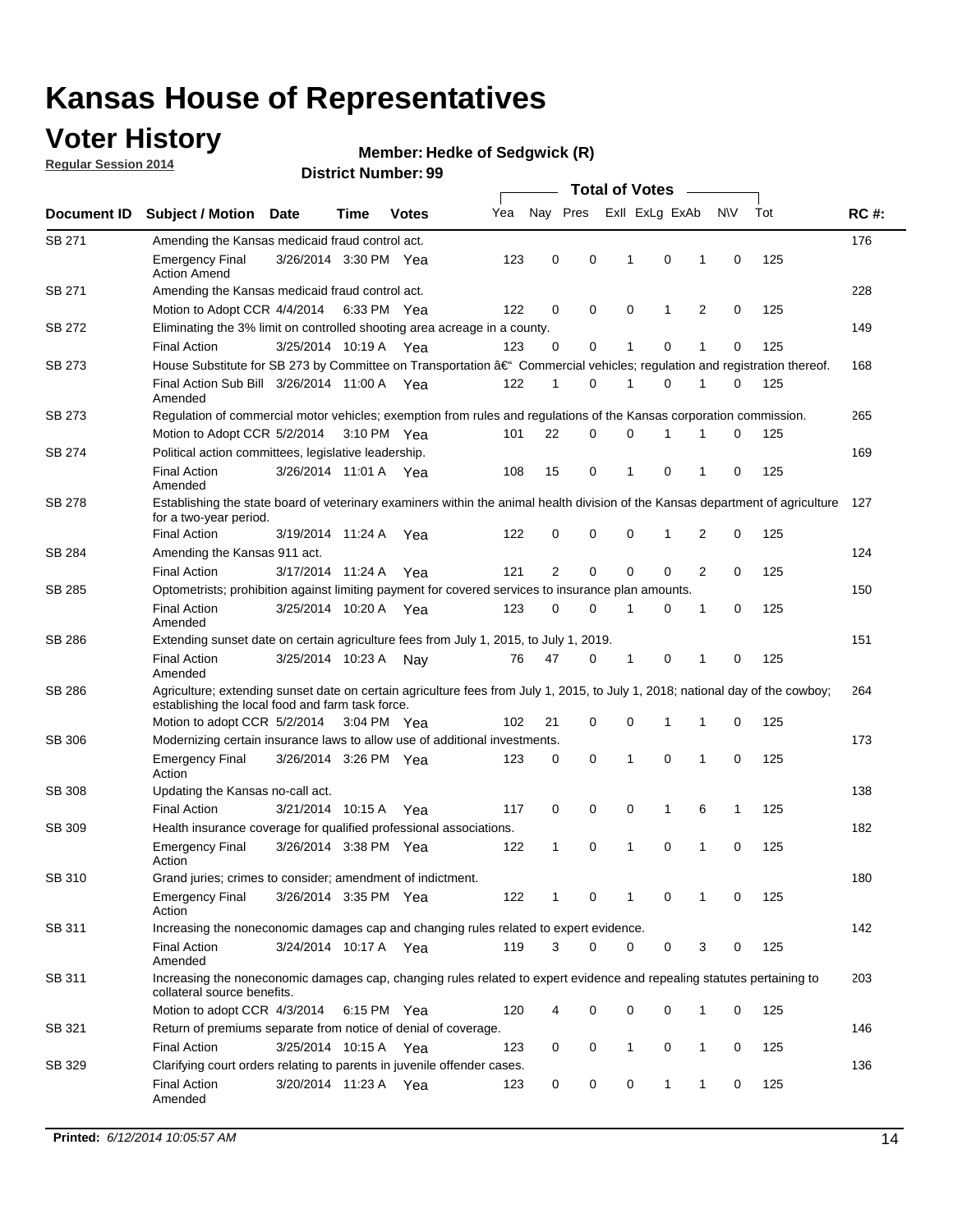### **Voter History**

**Regular Session 2014**

**Member: Hedke of Sedgwick (R)** 

|                 |                                                                                                                                                                    |                       |             |              | <b>Total of Votes</b> |              |                |                         |             |              |           |     |             |
|-----------------|--------------------------------------------------------------------------------------------------------------------------------------------------------------------|-----------------------|-------------|--------------|-----------------------|--------------|----------------|-------------------------|-------------|--------------|-----------|-----|-------------|
| Document ID     | <b>Subject / Motion Date</b>                                                                                                                                       |                       | Time        | <b>Votes</b> | Yea                   |              |                | Nay Pres ExII ExLg ExAb |             |              | <b>NV</b> | Tot | <b>RC#:</b> |
| SB 329          | Clarifying court orders relating to parents in juvenile offender cases and changing the statute of limitations on certain juvenile<br>offenses.                    |                       |             |              |                       |              |                |                         |             |              |           |     | 242         |
|                 | Motion to adopt CCR 4/30/2014 3:23 PM Yea                                                                                                                          |                       |             |              | 122                   | $\mathbf 1$  | 0              | 1                       | -1          | $\mathbf 0$  | 0         | 125 |             |
| SB 344          | Special permits, oversized loads, transportation of hay or feed stuffs.                                                                                            |                       |             |              |                       |              |                |                         |             |              |           |     | 152         |
|                 | <b>Final Action</b><br>Amended                                                                                                                                     | 3/25/2014 10:24 A     |             | Yea          | 122                   | $\mathbf{1}$ | 0              | $\mathbf{1}$            | $\mathbf 0$ | $\mathbf{1}$ | 0         | 125 |             |
| SB 349          | Boiler safety act; deputy inspectors.                                                                                                                              |                       |             |              |                       |              |                |                         |             |              |           |     | 128         |
|                 | <b>Final Action</b><br>Amended                                                                                                                                     | 3/19/2014 11:25 A     |             | Yea          | 119                   | 3            | 0              | 0                       | 1           | 2            | 0         | 125 |             |
| <b>SB 349</b>   | Board of technical professions; recodification of professions and scope of practice, other; boiler safety act, deputy<br>inspectors.                               |                       |             |              |                       |              |                |                         |             |              |           |     | 215         |
|                 | Motion to Adopt CCR 4/4/2014                                                                                                                                       |                       | 10:02 A     | Yea          | 112                   | 11           | 0              | 1                       | 0           | 1            | 0         | 125 |             |
| SB 351          | Vehicle identification numbers; penalties; damages.                                                                                                                |                       |             |              |                       |              |                |                         |             |              |           |     | 153         |
|                 | <b>Final Action</b>                                                                                                                                                | 3/25/2014 10:25 A     |             | Yea          | 123                   | 0            | 0              | $\mathbf{1}$            | 0           | 1            | 0         | 125 |             |
| <b>SB 357</b>   | Increasing the number of allowable hunter education deferrals.                                                                                                     |                       |             |              |                       |              |                |                         |             |              |           |     | 154         |
|                 | <b>Final Action</b><br>Amended                                                                                                                                     | 3/25/2014 10:26 A     |             | Yea          | 97                    | 26           | 0              | 1                       | 0           | 1            | 0         | 125 |             |
| SB 357          | Authorizing land purchases by the state; amending process state uses to address seized wildlife; increasing the number of<br>allowable hunter education deferrals. |                       |             |              |                       |              |                |                         |             |              |           |     | 275         |
|                 | Motion to Adopt CCR 5/2/2014                                                                                                                                       |                       | 7:53 PM Yea |              | 113                   | 11           | 0              | 0                       | 0           | 1            | 0         | 125 |             |
| SB 359          | Relating to asbestos-related liability.                                                                                                                            |                       |             |              |                       |              |                |                         |             |              |           |     | 177         |
|                 | <b>Emergency Final</b><br>Action                                                                                                                                   | 3/26/2014 3:32 PM Yea |             |              | 94                    | 29           | 0              | $\mathbf{1}$            | 0           | 1            | 0         | 125 |             |
| SB 367          | Creating the student data privacy act.                                                                                                                             |                       |             |              |                       |              |                |                         |             |              |           |     | 186         |
|                 | <b>Emergency Final</b><br><b>Action Amend</b>                                                                                                                      | 3/26/2014 3:43 PM Yea |             |              | 119                   | 4            | 0              | 1                       | 0           | 1            | 0         | 125 |             |
| SB 367          | Creating the student data privacy act.                                                                                                                             |                       |             |              |                       |              |                |                         |             |              |           |     | 245         |
|                 | Motion to adopt CCR 4/30/2014 3:41 PM Yea                                                                                                                          |                       |             |              | 123                   | 0            | 0              | 1                       | 1           | 0            | 0         | 125 |             |
| SB 371          | Amending employment security law regarding disposition of penalty funds and disclosure of confidential information.                                                |                       |             |              |                       |              |                |                         |             |              |           |     | 129         |
|                 | <b>Final Action</b>                                                                                                                                                | 3/19/2014 11:27 A Yea |             |              | 90                    | 32           | 0              | $\mathbf 0$             | 1           | 2            | 0         | 125 |             |
| SB 372          | Amending the shared work unemployment compensation program; layoff aversion.                                                                                       |                       |             |              |                       |              |                |                         |             |              |           |     | 155         |
|                 | <b>Final Action</b>                                                                                                                                                | 3/25/2014 10:28 A     |             | Yea          | 123                   | 0            | 0              | $\mathbf{1}$            | 0           | 1            | 0         | 125 |             |
| SB 402          | Amending statutes related to the Kansas criminal justice information system committee.                                                                             |                       |             |              |                       |              |                |                         |             |              |           |     | 178         |
|                 | <b>Emergency Final</b><br>Action                                                                                                                                   | 3/26/2014 3:33 PM Yea |             |              | 123                   | 0            | 0              | 1                       | 0           | 1            | 0         | 125 |             |
| SB 423          | Authorizing Department of Administration to sell Landon and Eisenhower state office buildings.                                                                     |                       |             |              |                       |              |                |                         |             |              |           |     | 233         |
|                 | <b>Final Action</b><br>Amended                                                                                                                                     | 4/5/2014              | 10:28 A     | Yea          | 66                    | 55           | 0              | 0                       | 0           | 4            | 0         | 125 |             |
| SB 424          | Amending the statutory requirements for a valid hospital lien.                                                                                                     |                       |             |              |                       |              |                |                         |             |              |           |     | 183         |
|                 | <b>Emergency Final</b><br>Action                                                                                                                                   | 3/26/2014 3:39 PM Yea |             |              | 115                   | 8            | 0              | 1                       | 0           | 1            | 0         | 125 |             |
| <b>SCR 1618</b> | Substitute for SCR 1618 by Committee on Federal and State Affairs -- State constitutional amendment authorizing raffles.                                           |                       |             |              |                       |              |                |                         |             |              |           |     | 170         |
|                 | Final Action Sub Bill 3/26/2014 11:06 A                                                                                                                            |                       |             | Nav          | 102                   | 19           | $\overline{2}$ | 1                       | 0           | 1            | 0         | 125 |             |
| <b>SCR 1620</b> | Port authority; creation in Stafford, Kansas.                                                                                                                      |                       |             |              |                       |              |                |                         |             |              |           |     | 234         |
|                 | <b>Final Action</b>                                                                                                                                                | 4/5/2014              | 10:29 A Yea |              | 121                   | 0            | 0              | 0                       | 0           | 4            | 0         | 125 |             |